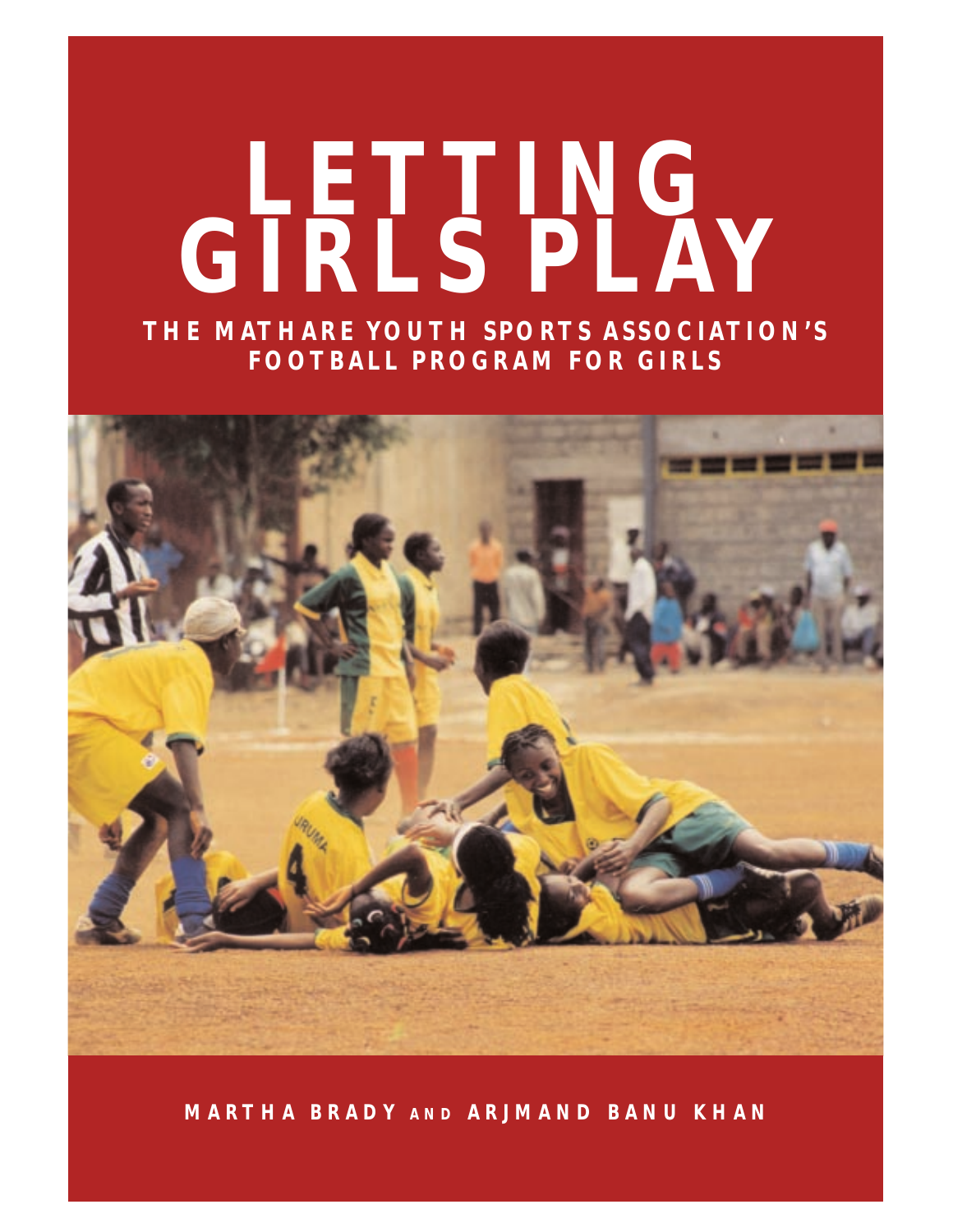# LETTING. **GIRLS PLAY**

## **THE MATHARE YOUTH SPORTS ASSOCIATION'S FOOTBALL PROGRAM FOR GIRLS**

**MARTHA BRADY AND ARJMAND BANU KHAN**

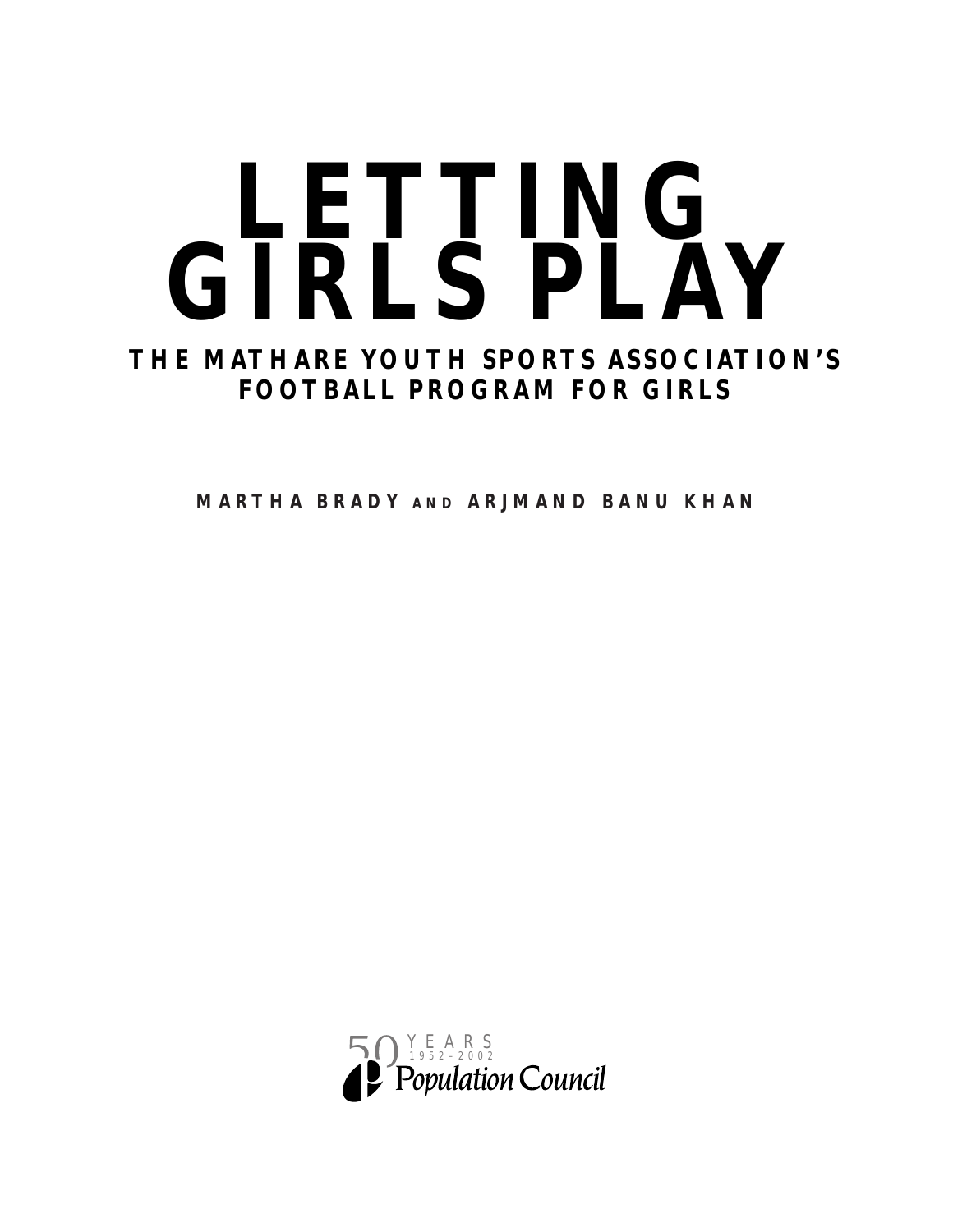

One Dag Hammarskjold Plaza New York, New York 10017 telephone: 001 212-339-0500 fax: 001 212-755-6052 e-mail: pubinfo@popcouncil.org www.popcouncil.org

The Population Council is an international, nonprofit, nongovernmental organization that seeks to improve the well-being and reproductive health of current and future generations around the world and to help achieve a humane, equitable, and sustainable balance between people and resources. The Council conducts biomedical, social science, and public health research and helps build research capacities in developing countries. Established in 1952, the Council is governed by an international board of trustees. Its New York headquarters supports a global network of regional and country offices.

© 2002 by The Population Council, Inc.

**Martha Brady** is a program associate with the Gender, Family, and Development program, Population Council, New York.

**Arjmand Banu Khan** is a program officer with the Gender, Family, and Development program, Population Council, Nairobi, Kenya.

Any part of this publication may be photocopied without permission from the authors or publisher, provided that publication credit is given and that copies are distributed free. Any commercial reproduction requires prior written permission from the Population Council.

All photos are the property of the Mathare Youth Sports Association's Shootback project.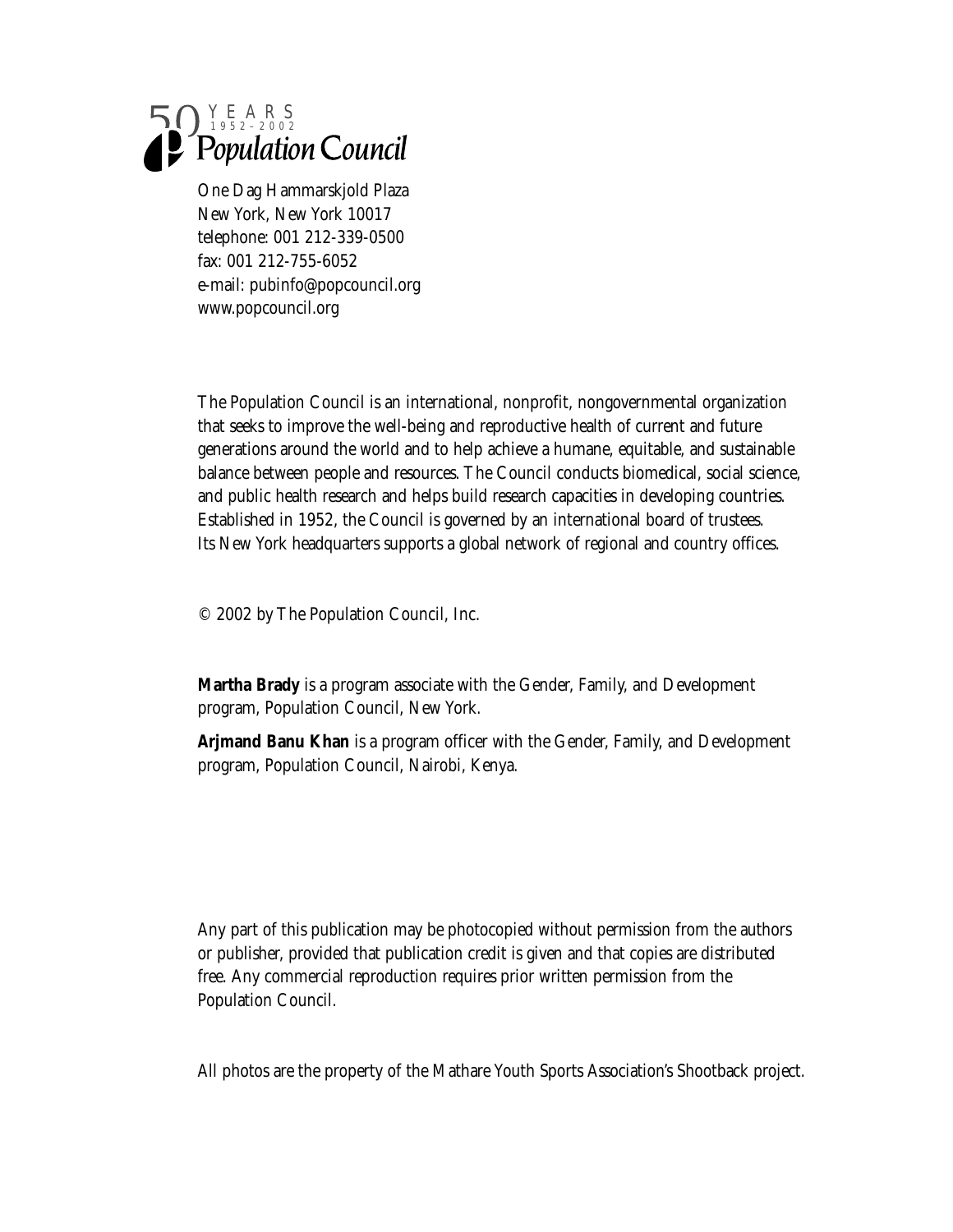## **Foreword**

Adolescence is a time of transition from childhood to adulthood when gender disparities in opportunity and expectations become pronounced. Boys begin to enjoy more privileges; they gain autonomy, mobility, and have more social opportunities—including participation in sports—than girls. For girls, restrictive gender norms weigh heavily on their ability to actively participate in community life. Moreover, the behavior of boys in the public space inhibits girls from participation in sports and denies them the positive social and health benefits that boys have long enjoyed.

There are few examples of large-scale programming efforts in the developing world that explicitly link girls and sports. This case study documents for the first time the process of integrating girls into a community-based youth sports program. It tells the story about the power that is unleashed when girls are given the opportunity to play. The authors describe how the Mathare Youth Sports Association (MYSA), begun in 1987 as a self-help club for boys that linked sports and environmental improvement, has evolved into a successful program that provides new opportunities for boys and girls alike in the poorest neighborhoods of Nairobi.

Over the years MYSA has grown into a large, self-sustaining development organization that operates—in addition to an extensive football program—an HIV/AIDS education program, a photography project, an educational scholarship program, and numerous other community service and environmental education projects. Incorporating girls into its programs has helped to validate MYSA as an association for all young people—not just boys.

In many countries in sub-Saharan Africa, establishing youth centers is a popular program approach for reaching young people. This model involves either stand-alone reproductive health clinics that target young people or multipurpose centers that offer recreational and vocational services, reproductive health information and clinical services, and life skills training. A significant expense of such programs is the cost of the youth center itself and the network of peer educators and staff that perform outreach services.

A recent evaluation of one such youth center program—established at the same time as MYSA and targeting the same population of adolescents in Nairobi—revealed gross underutilization of services by teenagers, and virtually no participation by girls. Moreover, a survey of the young people and their parents in the center's catchment area showed that while the youth center cost twice as much to operate annually as MYSA's sports program, three times more teenagers were aware of MYSA's programs than were aware of those at the youth center. The evaluation also highlighted a key advantage of the MYSA approach: Because sports activities take place in open fields near where young people live, parents are more likely to let their girls participate than they are to let them attend a youth center. Furthermore, because the MYSA program evolved naturally out of community-defined needs and the active engagement of youth, the overall acceptance of the program is far greater.

"Letting Girls Play" is important reading for those developing programs for young people—particularly young women.

While MYSA has a long way to go in achieving gender equity, it has learned firsthand how sports can be a vehicle for social development and for the transformation of gender norms. MYSA has demonstrated that sports can help boys and girls develop new skills, consolidate friendships, and break down social and gender barriers to personal achievement.

**Ayo Ajayi** *Regional Director, East and Southern Africa Population Council*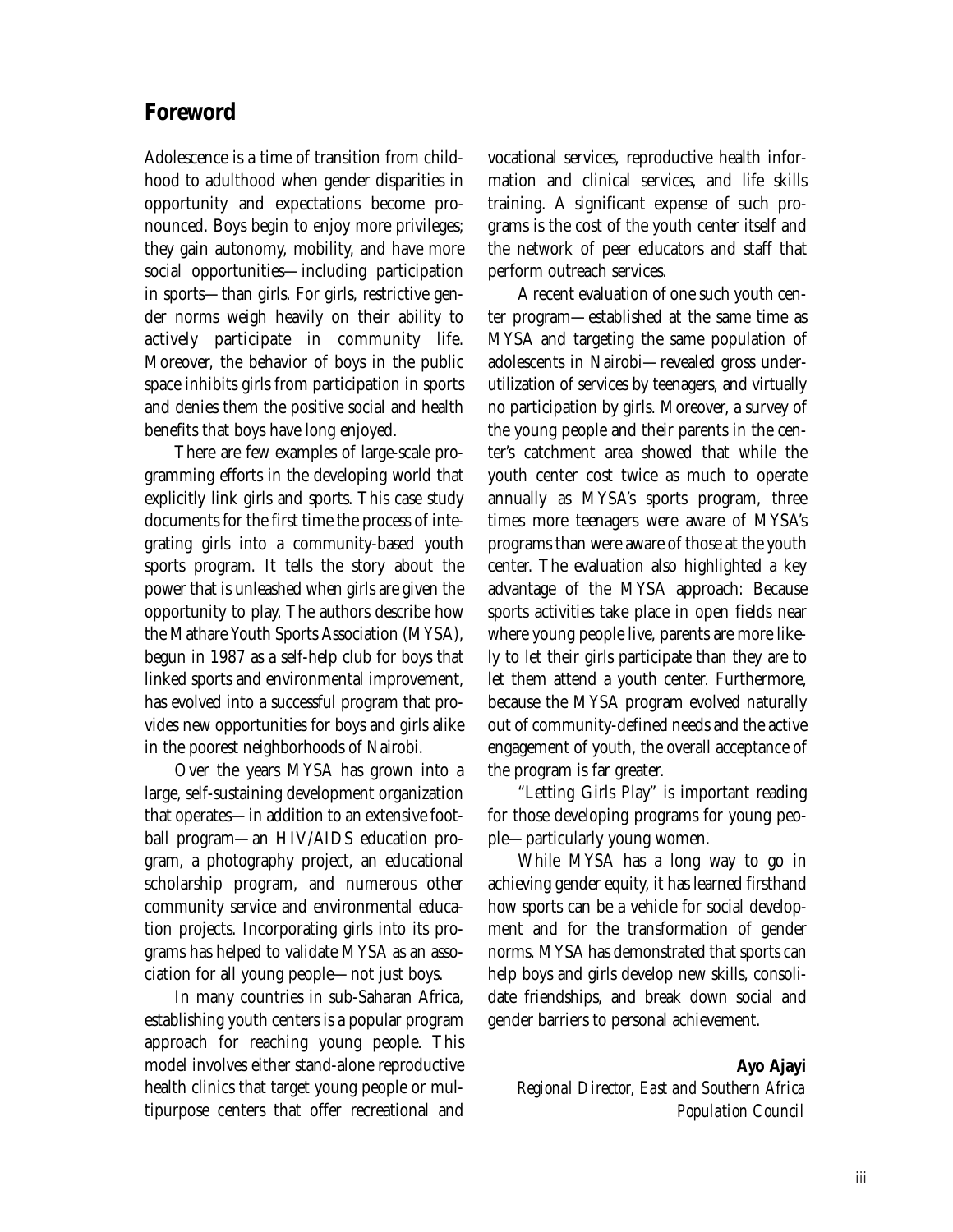## **Acknowledgments**

We would like to extend our appreciation first and foremost to the young women and men of the Mathare Youth Sports Association for their time, energy, and insights. We thank also Ayorinde Ajayi and Annabel Erulkar for their ongoing support of this project and our Kenyan research team, including Lucy Nganga, Millicent Muthoni, Mathew Nganga, Japeth Ondieki, and Lydia Owuor. Special thanks go to Judith Bruce for her intellectual guidance and to Debbie Rogow for her advice and encouragement throughout the writing process. Erica Chong, Elizabeth McGrory, and Carole Oglesby provided useful comments on early drafts. Finally, this case study would not have been possible without the financial contributions of the Gates and Turner Foundations, the Cabot Family Charitable Trust, and the Population Council.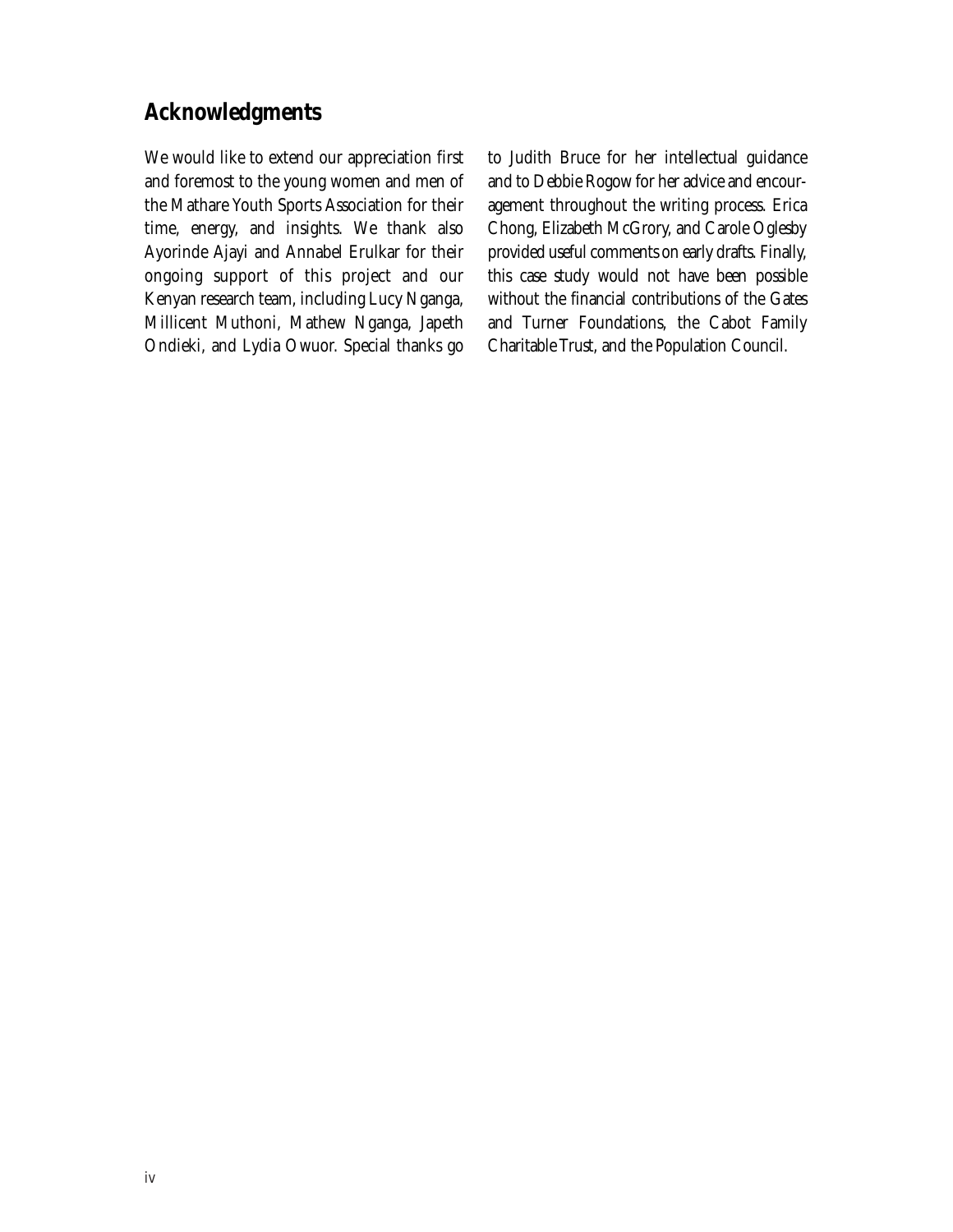#### **Introduction**

Adolescence is a powerfully formative transitional phase between childhood and adulthood when attitudes are consolidated, skills are acquired, health behaviors are formed, and life courses are charted. It is a period marked by creativity, energy, and resilience, which, if properly tapped, can lay the foundation for a healthy future. Yet in many settings, adolescence is a time in which the world expands for boys and contracts for girls, and gender disparities in opportunity and expectations become pronounced. Many adolescent girls have narrowed social networks and few collective spaces in which they can gather to meet with peers, receive mentoring support, and acquire skills. Girls' lives become increasingly restricted to the domestic sphere—nominally in order to protect them from dangers outside the home.

This disparity in girls' social access to their peers and to public space begins in childhood and is exacerbated in adolescence. Very often girls' physical mobility is curtailed by cultural norms and conditions that determine where it is safe and/or acceptable for them to go. While parents are concerned about the well-being of all of their children, they tend to control their daughters' movements more tightly than those of their sons—and in some instances for good reason. Fearing the watchful gaze of males, the temptation of unapproved or unsanctioned activities, or more generalized violence in the community, parents want to protect their daughters by restricting their mobility. This in turn, narrows girls' options for full participation in public life.1

#### *Safe and Supportive Environments*

Adolescent girls and boys need safe and supportive environments. This is a concept that has received considerable international attention and has been articulated by the World Health Organization (WHO 1999) as follows:

*A safe and supportive environment is part of what motivates young people to make healthy choices. "Safe" in this context refers to absence of trauma, excessive stress, violence (or fear of violence), or abuse. "Supportive" means an environment that provides a positive, close relationship with family, other adults (including teachers, and youth and religious leaders), and peers.*

For girls especially, the idea of a safe and supportive environment is critical, given the burdens and limitations placed on them by parents and social institutions that intensify as girls approach adolescence. Safe and supportive environments can provide girls with a place in which they are treated with dignity and through which they can:

- Develop new and valued skills;
- Form friendships, receive and give peer support, and enhance their social networks;
- Enjoy freedom of expression and movement;
- Receive mentoring support from trusted adults, who can serve as girls' advocates; and
- Take advantage of new learning and educational opportunities.

#### *Access to Public Space*

A separate yet related issue has to do with girls' social visibility and access to public space. While in many countries "public space" is not legally defined, there are designated places where citizens can go for recreation, education, entertainment, and to participate in political

<sup>&</sup>lt;sup>1</sup> This unofficial restriction on female mobility tends to persist throughout life. While not necessarily codified, there is a functional curfew for women in many parts of the world—be it an urban park in a Western city or an impoverished community in the developing world.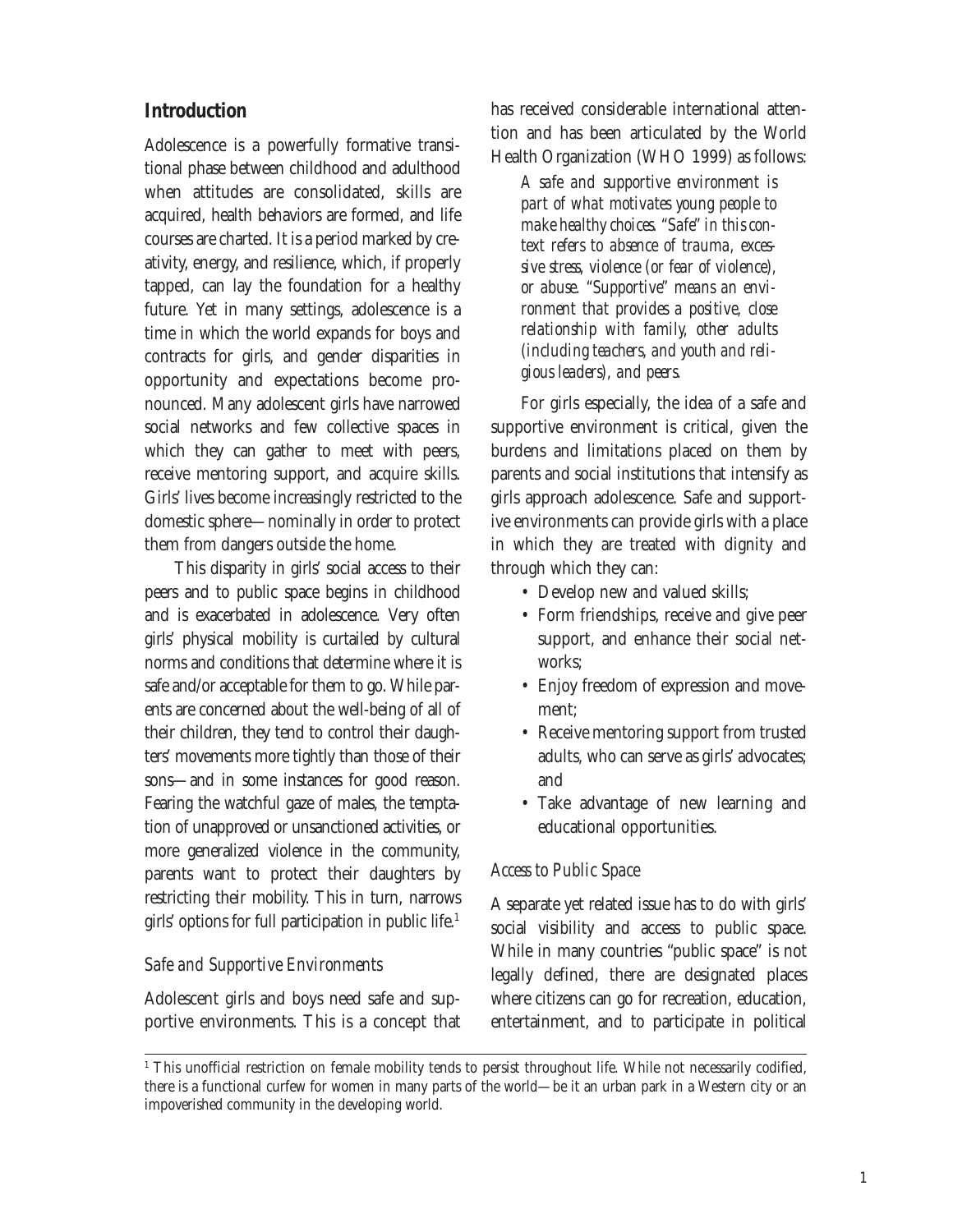

*Spectators watch as girls' teams play on an open football field in public space.*

life. Typically, the kinds of public spaces that are seen as legitimate venues for females—markets, health clinics, and so forth—are those that enable women to fulfill their domestic roles as homemakers and mothers. In contrast, public spaces for males are less narrowly defined and not necessarily linked to their gender roles.

Whether or not public spaces are formally recognized as such, safe access to them breaks down along gender lines. Females have a much more difficult time—and, in some cases, are completely excluded from—visiting spaces such as town halls, parks, and sports stadiums unless they are accompanied by men. While these public spaces may have been intended for general public use, all too often girls and women are too intimidated to use them for fear of physical or psychological retaliation by men and/or authorities. In this way, "public space" de facto becomes men's space.

#### *Sports as a Mechanism for Giving Girls Space of Their Own and for Bringing Them into Public Space*

We posit that participation in non-elite sports programs appropriate for girls of average physical ability and skills can meet the simultaneous needs of offering girls new venues in which to gather and breaking down restrictive gender norms. To date, there have been few examples and virtually no documentation of girls' sports programs in developing-country settings. Yet as significant numbers of girls begin to participate in sports and as female athletes gain public recognition, girls acquire new community affiliations, mentors, access to new venues, and begin to more openly participate in community life. Girls' participation can begin to change community norms about their roles and capacities. In this way, sports may be a catalyst for the transformation of social norms.

Throughout Africa and, indeed, much of the developing world, sports have been viewed as an exclusively male domain; in fact most "youth" sports programs have in reality been for boys alone. However, as sports have begun to include girls and women worldwide, policymakers and program leaders are beginning to sense the potential of participation in sports to enhance girls' lives.

#### *Case Study*

This case study documents a remarkable effort in Kenya that has helped to create spaces for girls that draw them into sports and community service. It describes the experience of the Mathare Youth Sports Association (MYSA), a nongovernmental organization (NGO) based in an impoverished urban setting, and its efforts to integrate girls into a communitybased, large-scale youth program. This dynamic grassroots organization, which seeks to link youth development, sports, and environmental activism, provides a fascinating example of the role of sports in development, as well as its potential to transform gender norms.

While we address broad conceptual and programmatic concerns, this case study is first and foremost about girls and their experiences playing football as members of the Mathare Youth Sports Association. We document the nature of girls' participation in sports and in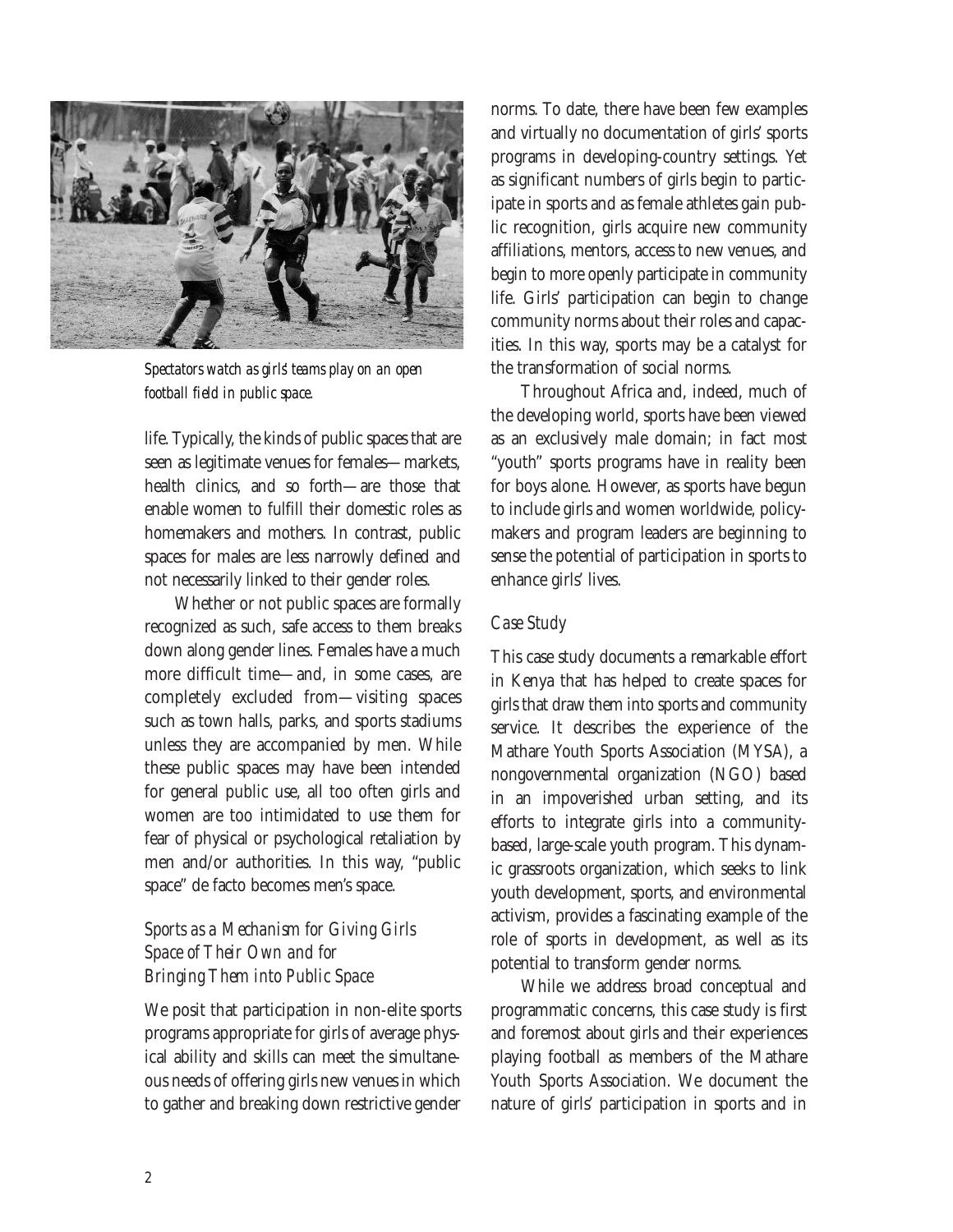the organization itself, paying particular attention to impediments to their full participation. Assessments of the kinds of social and institutional supports needed to bolster the success of these efforts are also discussed. We review the steps taken by MYSA to transform the ways in which girls think about themselves and the ways in which their communities perceive them. Finally, we offer a set of guiding principles for program planners who are interested in developing programs for adolescent girls in settings similar to that of Mathare.

#### **Benefits of Sports for Girls: An Emerging International Perspective**

#### *Favorable National and International Frameworks*

In recent years, sports and physical education have begun to appear on the development agendas of many countries and international bodies. At the Fourth World Conference on Women held in Beijing in 1995, the Platform for Action made specific reference to sports and physical activity for girls and women (paragraphs 83[m], 107[f], 280[d]).

Numerous national and international documents acknowledge the rights of girls and women to full participation in all aspects of public life, including sports and physical education. The United Nations Educational, Scientific, and Cultural Organization's International Charter of Physical Education and Sport (adopted in 1978) states:

*One of the essential conditions for the effective exercise of human rights is that everyone should be free to develop and preserve his or her physical, intellectual, and moral powers, and that access to physical education and sport should consequently be assured and guaranteed for all human beings.*

Article 12 of the African Charter on the Rights and Welfare of the Child (1990) states:



*Access to land is an ongoing challenge; here the dusty, red-clay terrain provides a basic playing field.*

*States Parties recognize the right of the child to rest and leisure, to engage in play and recreational activities appropriate to the age of the child and to participate freely in cultural life and the arts.*

In most countries, ministries of youth and sports, national sports federations, and Olympic committees provide a context and structure for sports programming. Among African countries, leaders have long assumed that sports have the potential to advance national pride and help countries gain international recognition. While most ministries have policies that acknowledge the equal rights of boys and girls, in practice relatively few of these policies have been put into operation. In recent years youth sports programs have begun to flourish, yet the extent to which this burgeoning interest in sports has touched the lives of girls remains unclear. It is time to capitalize on the favorable, albeit unimplemented, policy environment surrounding girls' and women's sports.

#### *What the Research Tells Us*

Considerable research has documented the links between girls' sports participation and positive health and social outcomes in Western settings. In the United States, for example, the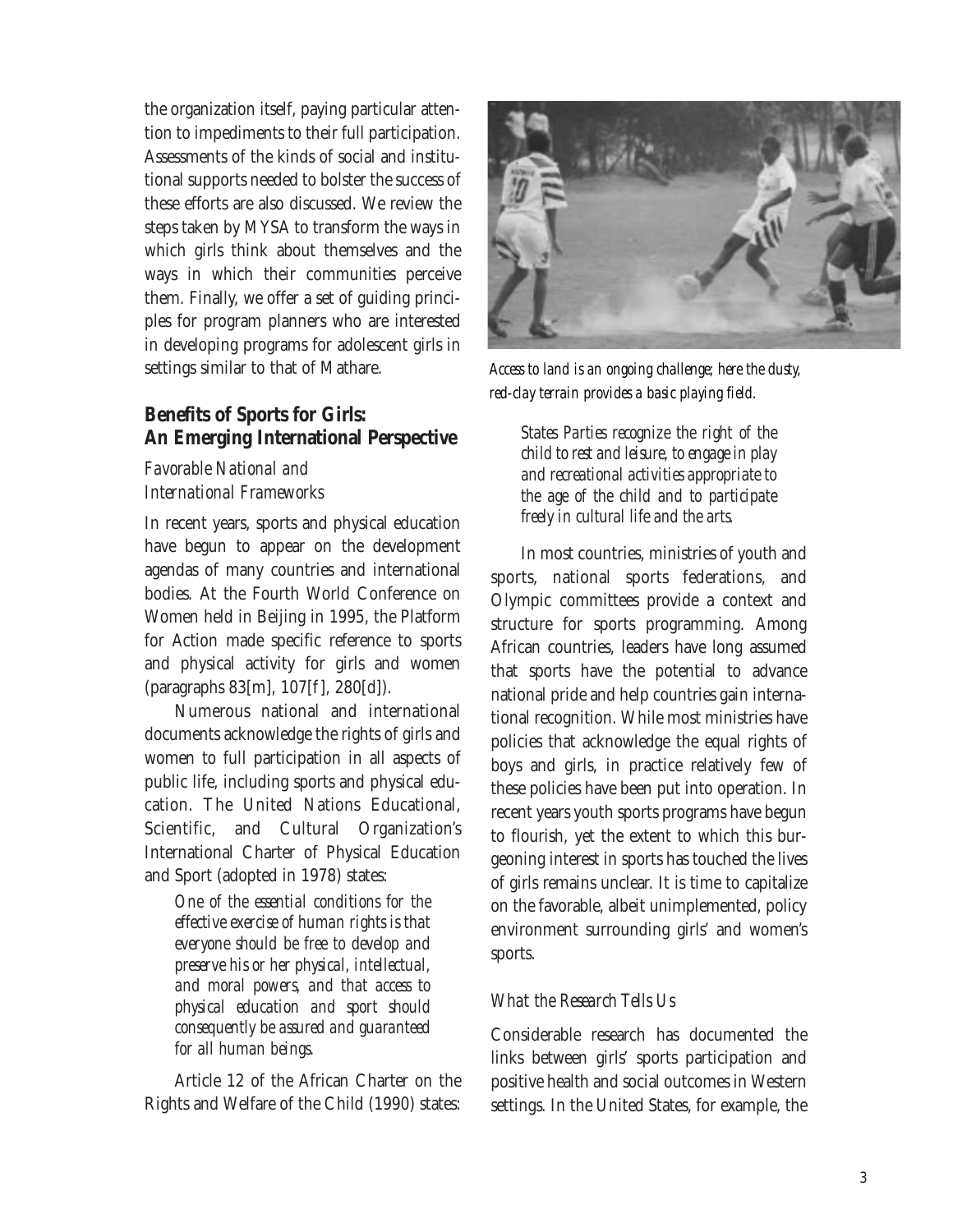President's Council on Physical Fitness and Sports issued a seminal report with the following conclusions: Regular physical activity can reduce girls' risk of developing many of the chronic diseases of adulthood; female athletes tend to do better academically and have lower school drop-out rates than their non-athletic counterparts; and regular physical activity can enhance girls' mental health, reducing the symptoms of stress and depression (President's Council on Physical Fitness and Sports 1997).

The hypothesized links between sports participation and reduced risk of pregnancy were tested in a 1998 study in the United States using a nationally representative sample. Findings indicated that adolescent females who participate in sports tend to become sexually active later in life, have fewer sexual partners, and, when sexually active, make greater use of contraception than their non-athletic counterparts. The findings suggest that sports participation functions as a developmental resource for many adolescent females in ways that positively influence sexual behavior. Interestingly, the study also revealed that sports participation influences the sexual behavior of girls and boys in different ways. For girls, it represents a historical departure from traditional femininity and challenges male privilege and cultural myths about female frailty. In contrast, boys' experiences are an extension of gender expectations surrounding manhood and sexuality, and have amplified traditional gender expectations for males rather than challenge them (Sabo et al. 1998). To date, no such studies have been carried out in the developing world.

#### *The Potential for Girls in Developing Countries*

The existence of international legal and policy frameworks that support women's participation in sports, national laws requiring equal access and opportunities for females, and an emerging body of evidence establishing the contribution of sports participation to mental and physical health have laid the groundwork for experimentation with a variety of girls' sports programs. Girls in developing countries could benefit significantly from restructured social opportunities in addition to the obvious physical and mental health gains. Sports participation requires dedication, discipline, responsibility to self and others, and adherence to a set of rules of conduct and behavior; in short, it provides structure. Participation in sports provides an opportunity to form friendships and intensify peer networks and to engage in more frequent and meaningful contact with peers. Team membership offers girls a chance to learn how to communicate, cooperate, and negotiate on and off the playing field. Belonging to a publicly recognized team offers a valuable sense of affiliation, and it provides girls with "their own space," both physically and emotionally. Sports bring communities together, uniting coaches, parents, community leaders, and team members in the pursuit of a common goal.

In many settings a maturing girl may be encouraged to view her body as a sexual and reproductive asset to men rather than a source of power and strength for herself. Sports participation may help girls develop a sense of ownership of their bodies and may allow them to rewrite the conventional scripts of femininity that encourage them to establish their selfworth mainly in terms of their sexuality. In addition, because the way girls express themselves may be influenced by the social construction of femininity (i.e., most girls learn culturally appropriate "female" styles of movement) girls' sports participation may counteract this repression by allowing girls access to the more physically active adolescence traditionally enjoyed by boys (Thompson 1995). In this way participation in sports builds girls' sense of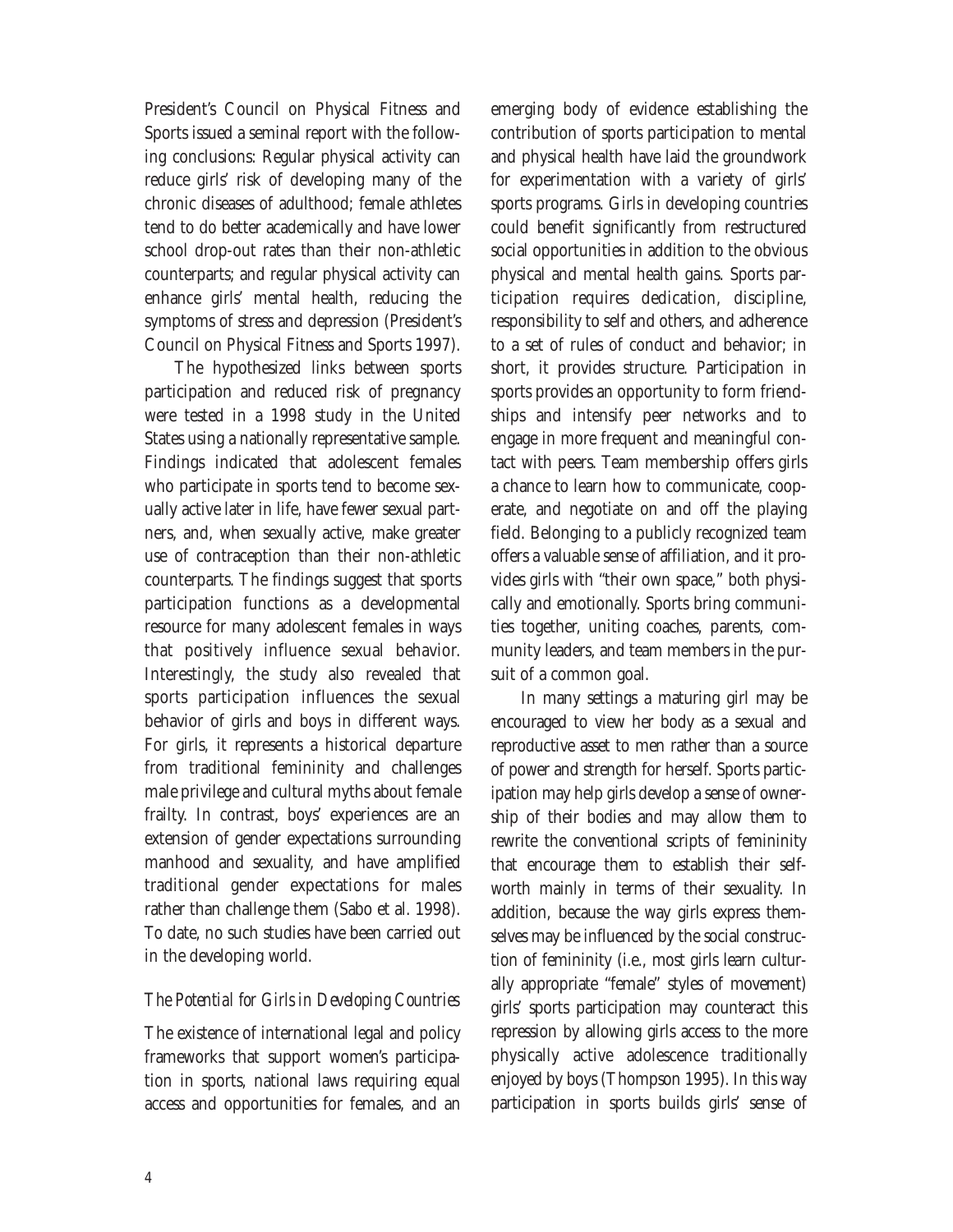#### **GIRLS' ADOLESCENCE IN KENYA**

While gains are being made for girls in almost all areas, important differences in adolescent boys' and girls' experiences in Kenya remain. These differences begin in the home, where the disparity between boys' and girls' domestic workloads is most striking. For example, outof-school girls work eight times as many hours in unpaid domestic work as out-of-school boys (Government of Kenya, Ministry of Planning and National Development, Central Bureau of Statistics, and Long-Range Planning Unit 1991). In terms of paid employment, however, boys work more hours than girls, and this gap widens with age. Girls' lack of livelihood skills narrows their options for paid employment.

The disparities between girls and boys are further compounded in school, where, although significant strides have been made in girls' educational attainment, a gender gap exists that widens with age. At younger ages (10–14 years), relatively little difference is found between girls' and boys' school enrollment; however, at ages 15–19, fewer girls are enrolled in school (National Council for Population and Development [NCPD], Central Bureau of Statistics [CBS] of the Office of the Vice President, Kenya Ministry of Planning and National Development, and Macro International 1999). Moreover, the school environment is often not particularly supportive of girls. In one study, a girl remarked, "Boys come and hold our breasts in class even when the teacher is there" (Mensch and Lloyd 1998).

Studies also reveal preferential treatment of boys by teachers. Girls are often made to feel socially inferior in the classroom and are sometimes referred to as "stupid" or "lazy" by their teachers. Further, girls are more likely than boys to perform menial chores in school such as preparing and serving food or cleaning the classroom, while boys enjoy more leisure time.

With respect to marriage and sexual activity, girls are under pressure to be sexually active whether or not they are married. Because of their economic vulnerability, many young women exchange sex for money. And although the age at marriage for girls has increased steadily through the years, approximately 46 percent of girls in Kenya are married by age 20 (NCPD, CBS of the Office of the Vice President, Kenya Ministry of Planning and National Development, and Macro International 1999). Finally, while adolescent fertility in Kenya has declined overall, the proportion of births to young women in their teens that occur prior to marriage is increasing.

Perhaps one of the most critical issues facing young people is HIV/AIDS. Boys and girls between the ages of 15 and 24 have the highest rate of new HIV infections in the country, and girls in this age group are more than twice as likely to become infected as boys (Government of Kenya, Ministry of Planning and National Development, Central Bureau of Statistics, and Long-Range Planning Unit 1991). Recent surveillance data paint a picture of a rapid increase in HIV prevalence rates among girls ages 15–24. In some districts, rates range as high as 23–38 percent. While these figures are alarming in and of themselves, they are especially striking in comparison to rates for boys of the same age, which are less than half those for girls (US Bureau of the Census 2000).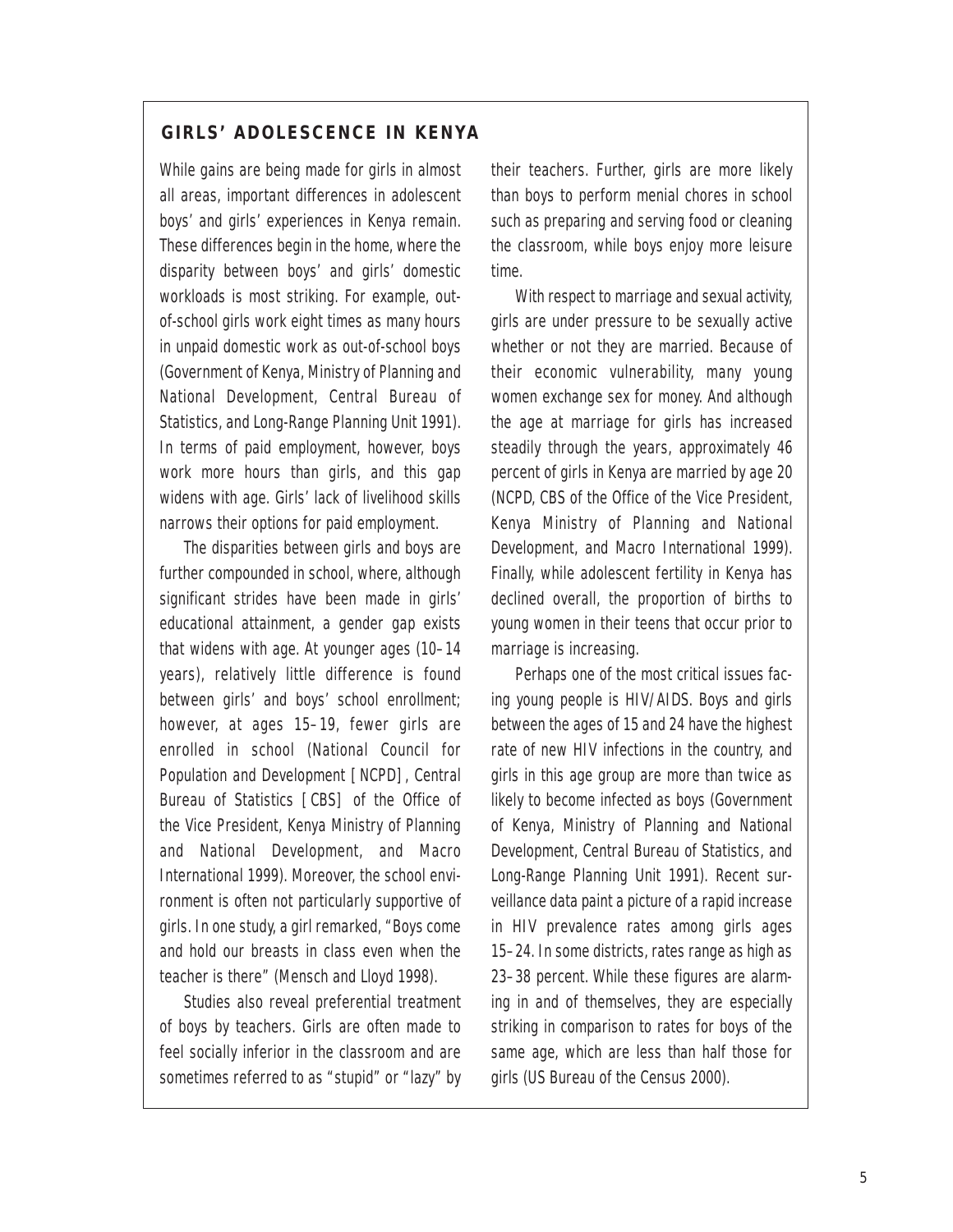

*During the rainy season, the overflowing Mathare River makes getting around difficult for residents.*

agency and entitlement. Finally, because many adolescent girls have difficulty articulating their own needs and interests, sports can provide them with an arena for self-expression.

#### **Life in Low-Income Urban Nairobi: Where the Story Begins**

Nairobi's slums—officially referred to as "informal settlements"—are not recognized by the government and house nearly 70 percent of Nairobi city residents (Zulu, Ezeh, and Dodoo 2000). The Nairobi City Council owns much of the land, and most residents live in rented dwellings. Because these settlements are "informal," the government is not officially obligated to supply them with water, electricity, or other basic amenities such as health clinics or schools. Residents live without sewage treatment or toilet facilities—leaving them with no access to clean water or appropriate sanitation. Many residents rely on the Mathare River and its streams for water, while others buy daily supplies in 20 liter containers from water vendors. With no proper sewage disposal, most residents use pit latrines or dump human waste in the river. Organized garbage collection is a rarity; it is not uncommon to see mountains of refuse piled up throughout the communities.

The extreme poverty in the settlements has serious implications for the social and health outcomes of women and children. Early initiation of sex and the selling of sex by young girls is sometimes encouraged by families. While adolescent boys go on "begging" or "scavenging" missions, girls provide sexual services to boost family income (Zulu, Ezeh, and Dodoo 2000).

Mathare—the best-known informal settlement in Kenya—is located a few miles northeast of Nairobi. Covering an area of approximately 85 square kilometers, Mathare was established in 1963 as a settlement for landless people (Hake 1977). Since that time people from all parts of the country have migrated there in the hope of finding land and work. Unfortunately, both of those commodities are in short supply today, and the living conditions in Mathare are some of the worst in Nairobi. Most people live in small, poorly ventilated single rooms measuring approximately eight square feet, which are subdivided by makeshift curtains for privacy. Homes are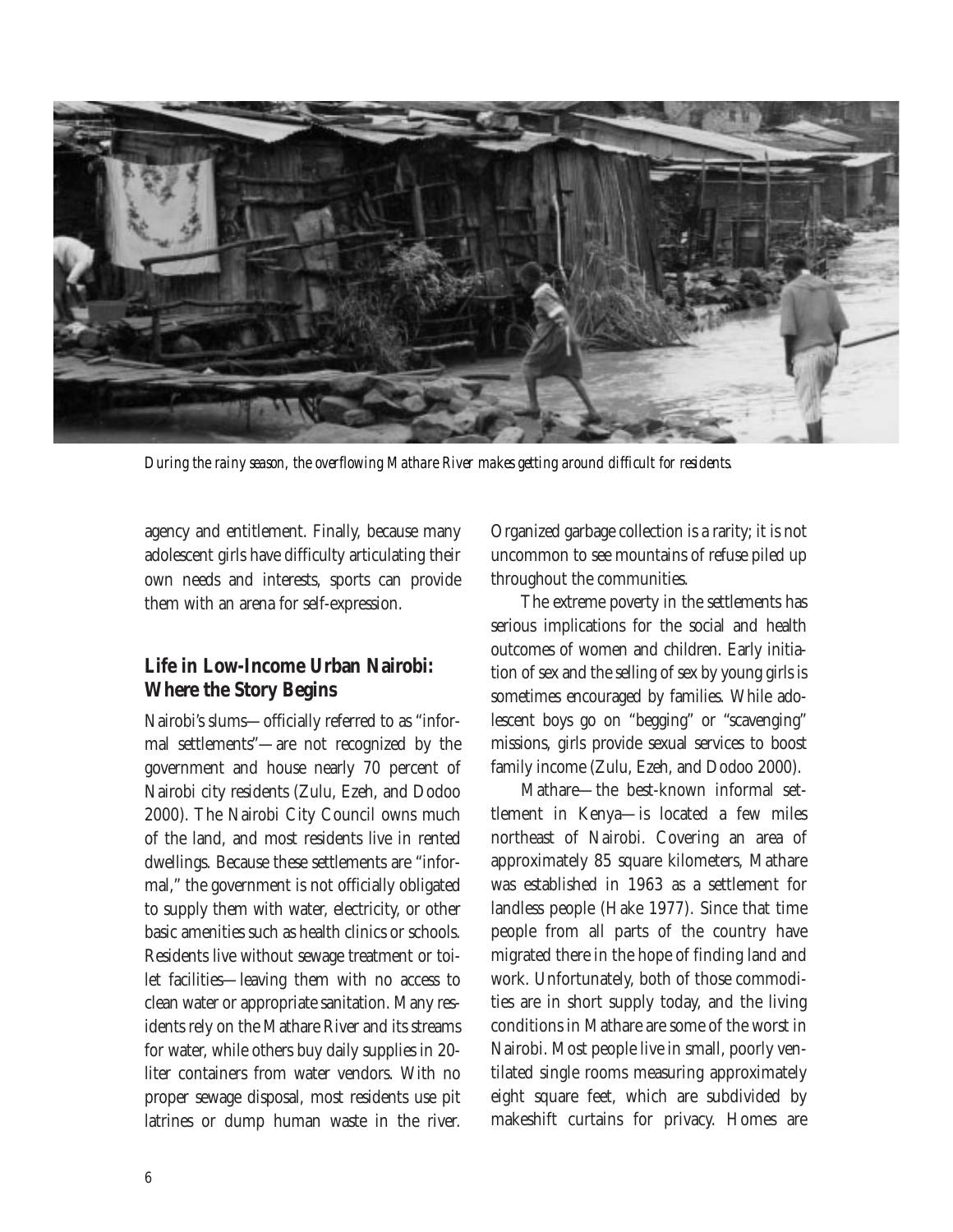made of cardboard, wood, or mud and wattle, with roofs of tin or corrugated iron.

#### *Where Our Story Begins*

The potent smell of burning rubbish, exhaust fumes emanating from overcrowded *matatus* (public vans/buses)*,* and running sewage tells us we have arrived in Mathare. Walking along the winding footpaths one notices the density of housing structures and the lack of roads. Vehicle access is almost impossible in some areas, particularly during the rainy season. One sees young girls carrying even younger siblings, children playing in mounds of garbage that contain shards of broken glass, and kiosks stocked with cigarettes, paraffin, and mosquito coils.

The majority of residents are either unemployed or self-employed in the informal sector. A major income-generating activity for many is selling fruits and vegetables in open-air markets or dry cereals from kiosks, or selling cooked foods door to door. Some women do casual labor in nearby quarries or construction sites or are employed as domestic workers in the homes of the middle-income wage earners in the nearby estates. Others brew and sell *changa'a,* a local alcoholic beverage. Many women sell sex. It is clear that in such circumstances women's sexual vulnerability is exacerbated by their economic vulnerability.

This setting offers few positive social opportunities for the young people who live there. Physical infrastructure is extremely weak, and safe meeting places for girls or boys are almost nonexistent. Because land is at a premium, there is limited open space for residents to enjoy.

It was in this unlikely setting that the Mathare Youth Sports Association was founded in 1987 with the goal of, in the words of one of its mottoes, "giving youth a sporting chance." Today MYSA thrives as a testament to the entrepreneurial and resourceful spirit of the young men and women who live there.



*Selling vegetables at the local markets is one of the main income-generating opportunities available to women.*

#### **Mathare Youth Sports Association**

MYSA began as the labor of love of a Canadian expatriate development worker with an interest in youth and environmental issues. As Bob Munro watched boys kicking footballs made of recycled plastic bags and twine around the garbage-filled slums, he began thinking about the ways in which the energy and enthusiasm of these boys might be tapped. Munro's initial aim was to organize a small



*Young people playing with "Made in Mathare" footballs of recycled plastic bags, gum, and twine.*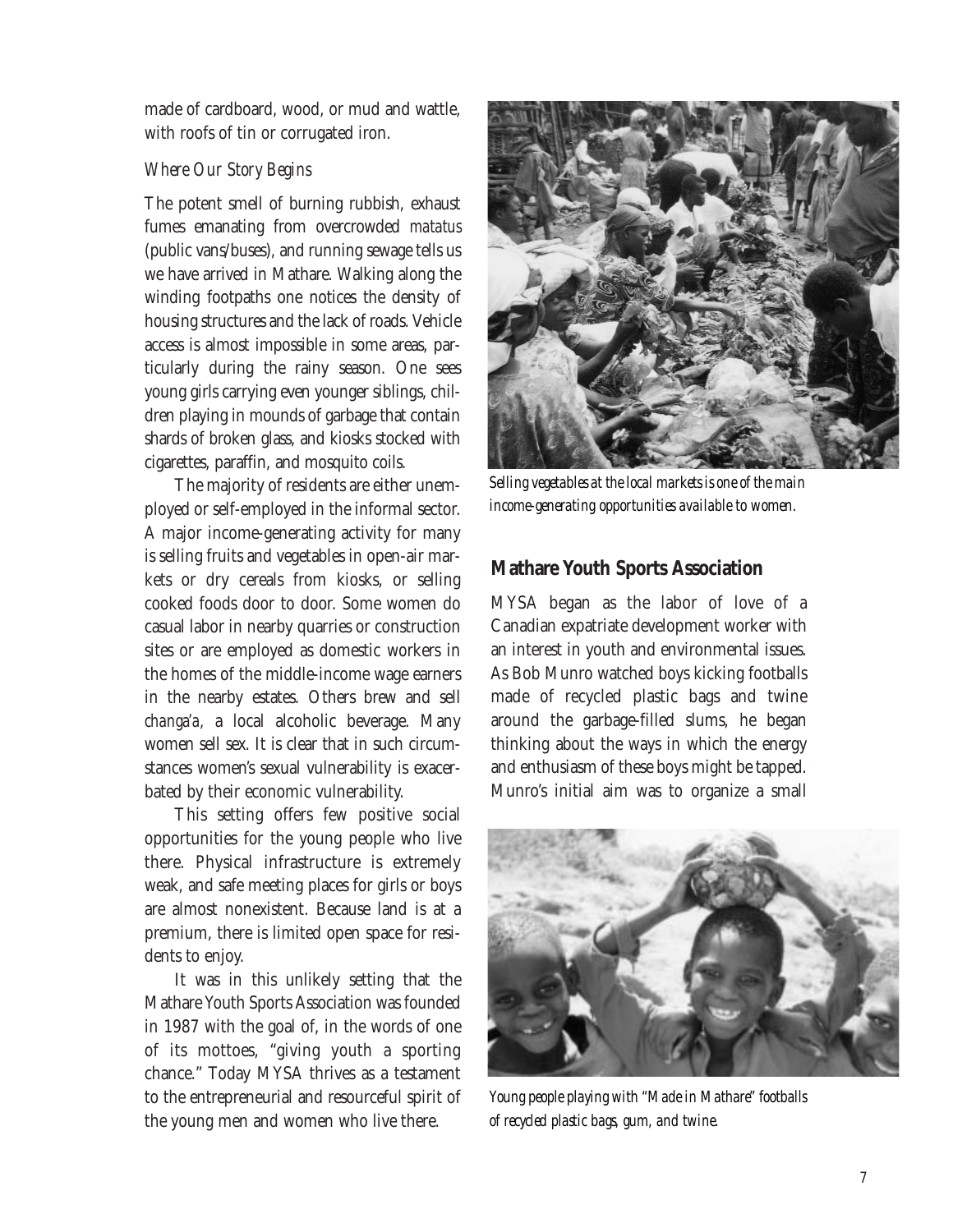

*Girls and boys gather in front of MYSA headquarters.*

self-help organization that would provide a sports outlet for the young boys of the Mathare slums while at the same time improving the environment. From its earliest days, garbage clean-up and environmental awareness were linked to MYSA's football and youth development programs.

In 1988, just one year after its inception, the organization formalized a constitution and registered under the Societies Act of Kenya as an NGO. By 1992 MYSA introduced organized football leagues for girls. That same year, at the Earth Summit in Brazil, MYSA received the United Nations Environment Programme's Global 500 Award for environmental innovation and achievement.

From a dozen or so boys playing impromptu football games in the street, MYSA has grown into an organization that sponsors hundreds of teams and matches, and thousands of male and female players. (For descriptive data and a breakdown of MYSA's membership by gender, see page 13.) Part of MYSA's philosophy is helping its members develop life skills on and off the playing fields. Over the years MYSA has increased the scope of its programs as well as the numbers of young people it serves, so that today it operates a far-reaching HIV/AIDS education program, an extensive football program, an educational scholarship program, a photography project, and numerous community service and environmental education activities. MYSA continues to discover new ways of working and new program areas to explore.

#### *How MYSA Works*

MYSA began its work with boys—their boundless energy and passion for sports made developing a community-based sports program for them a logical first step. Boys (unlike girls) were already out in the community, their parents approved of their playing football, and male players were easily recruited. As word of the organization spread, teams formed, leagues grew, and MYSA began to take root in the community. The organization grew rapidly, expanding its coverage to approximately 80 square kilometers throughout the eastern areas of Nairobi city.

The main avenues through which one becomes a member are: (1) becoming a football player, coach, or referee; (2) participating in clean-up campaigns; or (3) serving as a volunteer in one of the community service programs. The vast majority of MYSA members enter through the football program. As with most membership organizations, level of participation varies from individual to individual. MYSA is an important part of the lives of many of its members—some say that MYSA is their family. Members spend numerous hours per week either at MYSA headquarters or volunteering. It is difficult to quantify the importance of MYSA to its members; time spent is only one indicator.

Since its inception, the benefits of MYSA membership have exceeded athletic training and camaraderie. Once an individual has been a member for at least two years, he or she is eligible for any number of benefits, including educational scholarships, specialized skills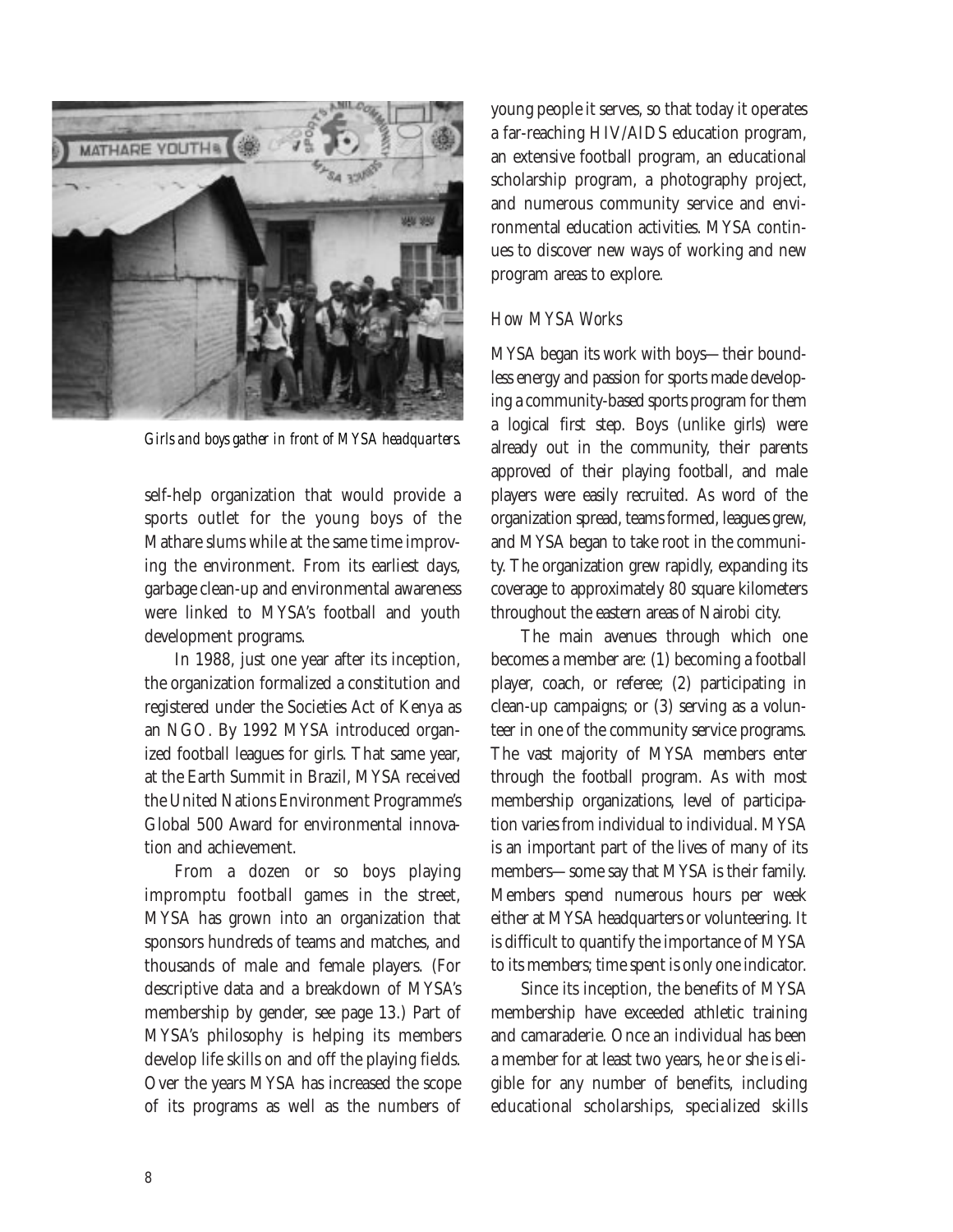#### **MYSA PROGRAMS AT A GLANCE**

MYSA operates several programs that have been developed in response to the expressed needs and interests of the community it serves. The programs are organized around five main themes:

Education: MYSA provides financial assistance to selected members and their families through educational scholarships.

Information: HIV/AIDS education activities consist of a far-reaching peer education program, the objective of which is to create awareness of HIV/AIDS and other social and health problems. The Shootback photography project provides training to MYSA members in basic photojournalism with the goal of documenting life in the Mathare slums. A relatively new project is MYSA's Web site (www.mysakenya.org).

Outreach: The main focus of MYSA's Family Support project is to secure the release of arrested street children and reunite them with their families. The project also seeks to improve the conditions of the juvenile courts and provide care, support, and meals to incarcerated young people. This program of work demonstrates MYSA's commitment to social justice and civic responsibility.

Environment: Known as Slum Clean-up or simply Clean-up, this program has been a hallmark of MYSA since its inception. It seeks to improve sanitation by removing and disposing of garbage properly, while providing young people with access to better public space.

Sports: Sports is MYSA's core program. The majority of MYSA members enter through the sports program, which consists primarily of organized football leagues. Leagues are open to boys and girls 9–18 years old who reside in the MYSA catchment area. Recently, a sports academy has been established to provide high-level training to MYSA youth and to develop effective coaches and referees. To generate income, the academy also offers its services to organizations both within and outside the country.

For more information about MYSA and its programs, visit its Web site at www.mysakenya.org.

training, participation in international tournaments, employment with MYSA, and practical experience in facilitating groups, organizing meetings, and running projects.

At its most fundamental level MYSA is a community action group that draws in young people and enables them to make viable contributions to public life. Its broad agenda embraces a commitment to education, to the active and meaningful civic participation of its members, and to the creation of a cadre of talented young people with an interest in the larger world. Through its work, MYSA has learned firsthand that there are numerous administrative and programmatic underpinnings to such a mission.

#### *Support and Encouragement for Education*

One of MYSA's aims is to encourage and, where possible, help its members to stay in school. In recognition of the financial difficulties many MYSA families face, a scholarship fund has been established to help pay the school fees of some members. Girls and boys have received scholarships in numbers proportional to the total number of girls and boys in the program. In addition, because MYSA employs some of its members, employees' earnings can help pay school fees.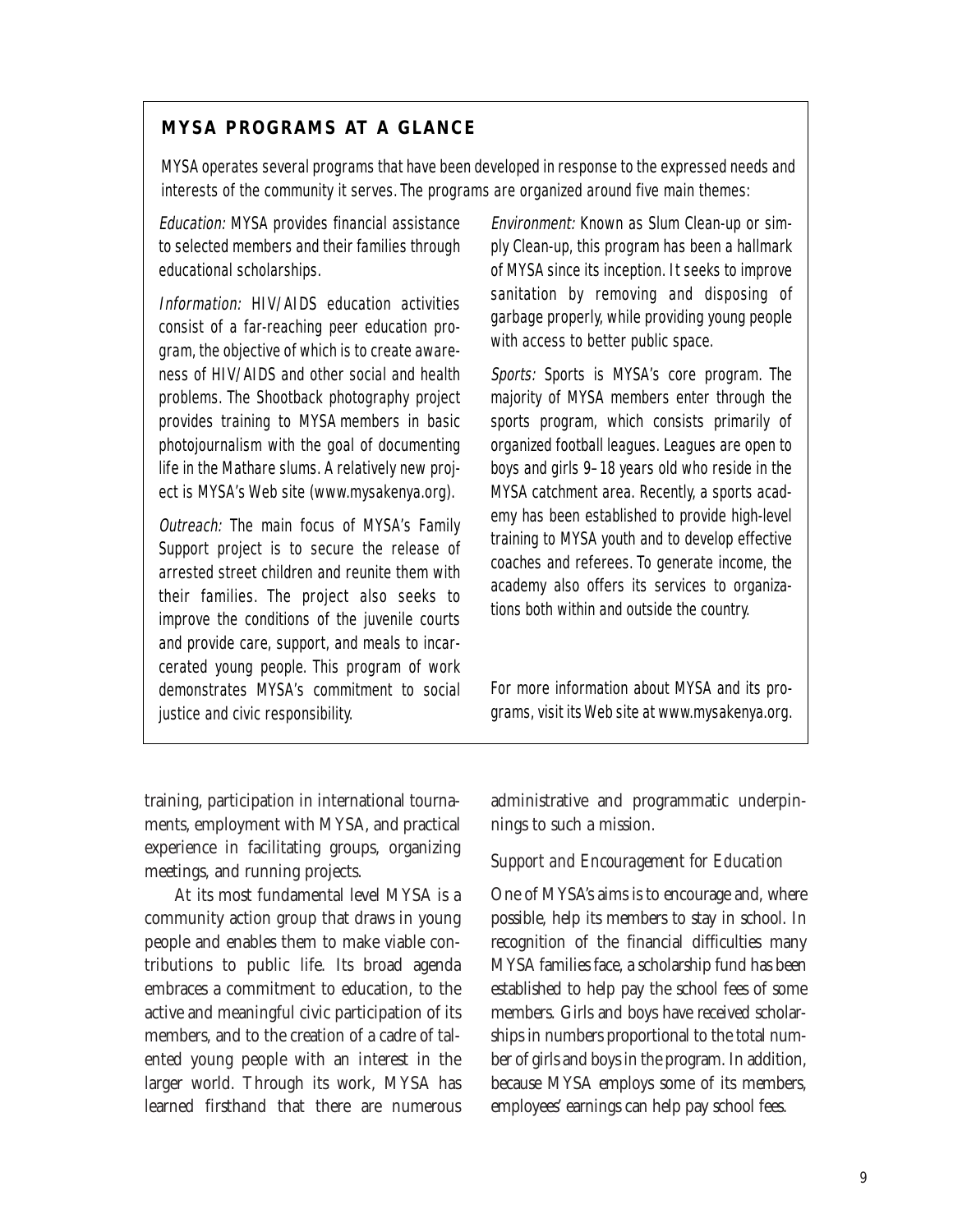

*A hardworking student beneficiary of MYSA's educational scholarship program studying by the light of a kerosene lamp.*

MYSA's commitment to helping its members stay in school is evidenced by its approach to scheduling activities so that they do not conflict with school; most MYSA activities take place in late afternoon, after school, and most matches and tournaments are played on



*Saturday clean-up: A commitment to environmental activism is shared by MYSA members.*

weekends. During certain times of the year when training routines are more intense, parents and school authorities are notified and permission is sought to excuse students from their regular schedules.

#### *Developing an Active Citizenry*

One of MYSA's overarching principles is encouraging the civic participation of its members. The organization believes that its members should be role models in the community, and, as such, it has developed a code of conduct to which members pledge commitment upon joining. In keeping with the organization's philosophy that actions speak louder than words, members are required to participate in some form of community service. MYSA's best-known community service activity is garbage clean-up. Initially, the impact of these efforts was cleaner surroundings and better football fields to play on. Later the activity translated into worldwide recognition of MYSA's contribution to linking youth and environmental awareness, as evidenced by its United Nations Environment Programme award for environmental innovation.

MYSA members gain a positive visible presence in their community in other ways. For example, members garner public recognition and respect by wearing the MYSA uniform, a brightly colored green and yellow jersey emblazoned with MYSA's logo. Wearing the jersey is a source of both pride and protection for members. MYSA youth are considered by most community residents to be "good kids." Even the police view them positively, a radical departure from the general perception of the urban poor as both perpetrators and victims of crime.

MYSA supports its members by providing assistance in obtaining visas and passports for those selected to play in the Norway Youth Cup. However, in order to obtain a visa or passport, a member must have a birth certificate or identi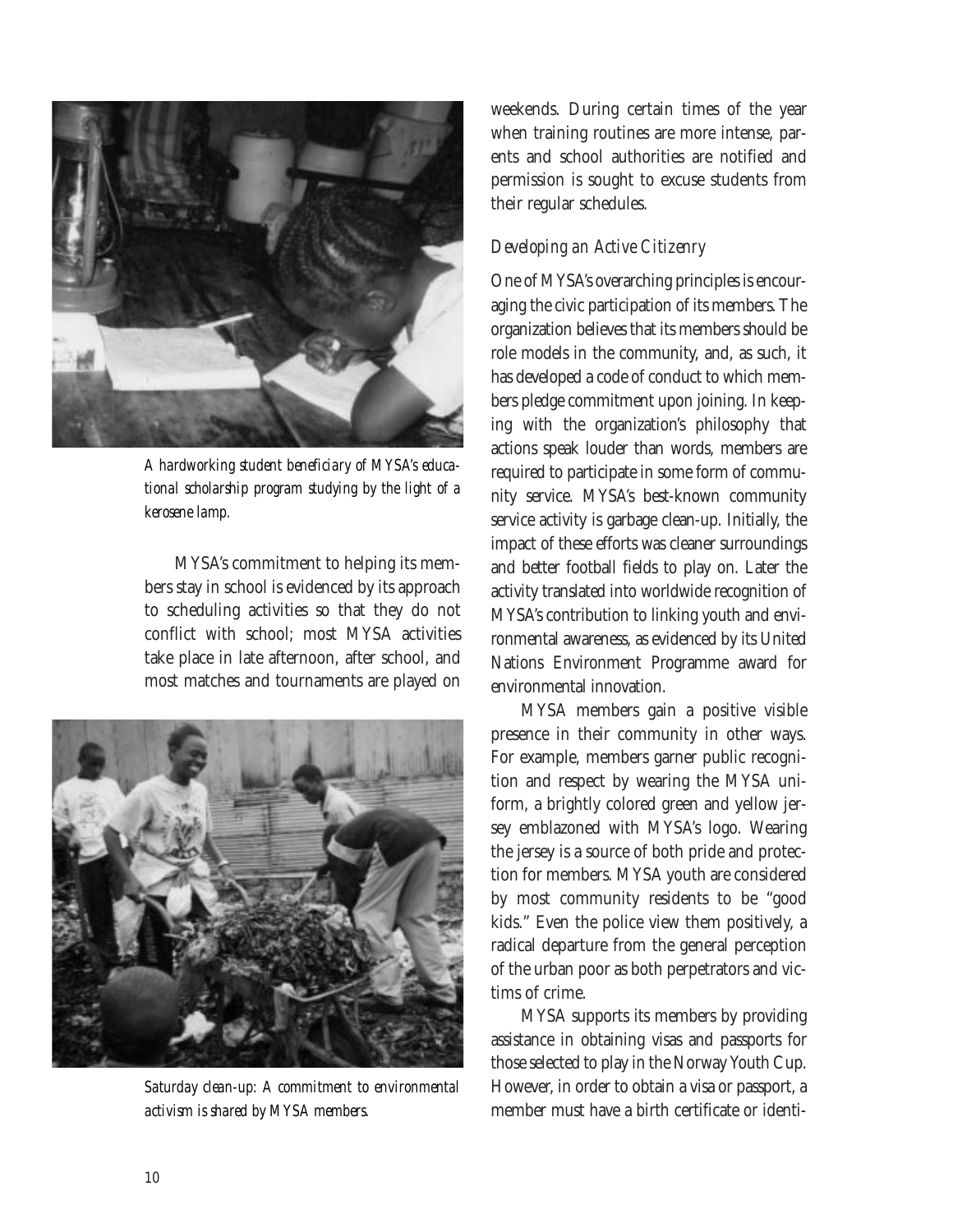fication card.<sup>2</sup> Given that nearly half of MYSA's members are born at home, few, if any, have this important documentation. Participation in the tournament, therefore, may provide the impetus for parents to obtain birth certificates for their children, so that they can then apply for passports and visas. Such assistance is invaluable for boys and girls alike, but perhaps more so for girls, who might otherwise never have the opportunity to gain an identity independent of their status as daughters or wives.

#### *Life Beyond Mathare*

MYSA believes its members are "citizens of the world." As such, it publicizes its work, invites international guests to visit, and, where possible, arranges for cultural exchange and international travel for selected members. Each year since 1990, MYSA teams have qualified for participation in the Norway Youth Cup, the world's largest youth football tournament. Playing in the Norway Youth Cup looms large in the aspirations of many and is seen as a major benefit of MYSA membership.

Recently MYSA has begun providing technical assistance to other organizations developing similar programs. MSYA staff and its members have visited programs within Kenya and other countries in the region. Members have participated in a variety of international youth congresses. Most recently, keeping in step with the information age, MYSA has created a Web site to meet and greet its "virtual visitors."

#### **The Girls' Program**

Five years after the creation of the boys' teams MYSA began to consider expanding program activities to include girls. During a trip to Norway in 1992, MYSA boys saw, for the first time, female athletes playing football, and the seeds for the creation of a girls' program were sown. Seeing strong, talented female players was an eye-opening experience for many MYSA boys.

Upon their return to Mathare, some of these boys and MYSA senior management were eager to start girls' football leagues. They were convinced that Kenyan girls could learn to play as well as Norwegian girls, and they knew that the girls of Mathare would benefit just as they had. The timing was right: Donors were beginning to provide increasing levels of support, an HIV/AIDS awareness program had been launched, and new initiatives were flourishing. A combination of good intentions and dedication provided the engine that propelled the MYSA girls' program into existence.

#### *Evolution of the Girls' Program*

Setting up a girls' football program was not simply a matter of gathering a group of girls



*Recognized for their achievements, MYSA girls capture the trophy.*

<sup>2</sup> Birth certificates are required in order to obtain a national identification card, which is needed for voting, opening and operating a bank account, obtaining a driver's license, military conscription, and employment.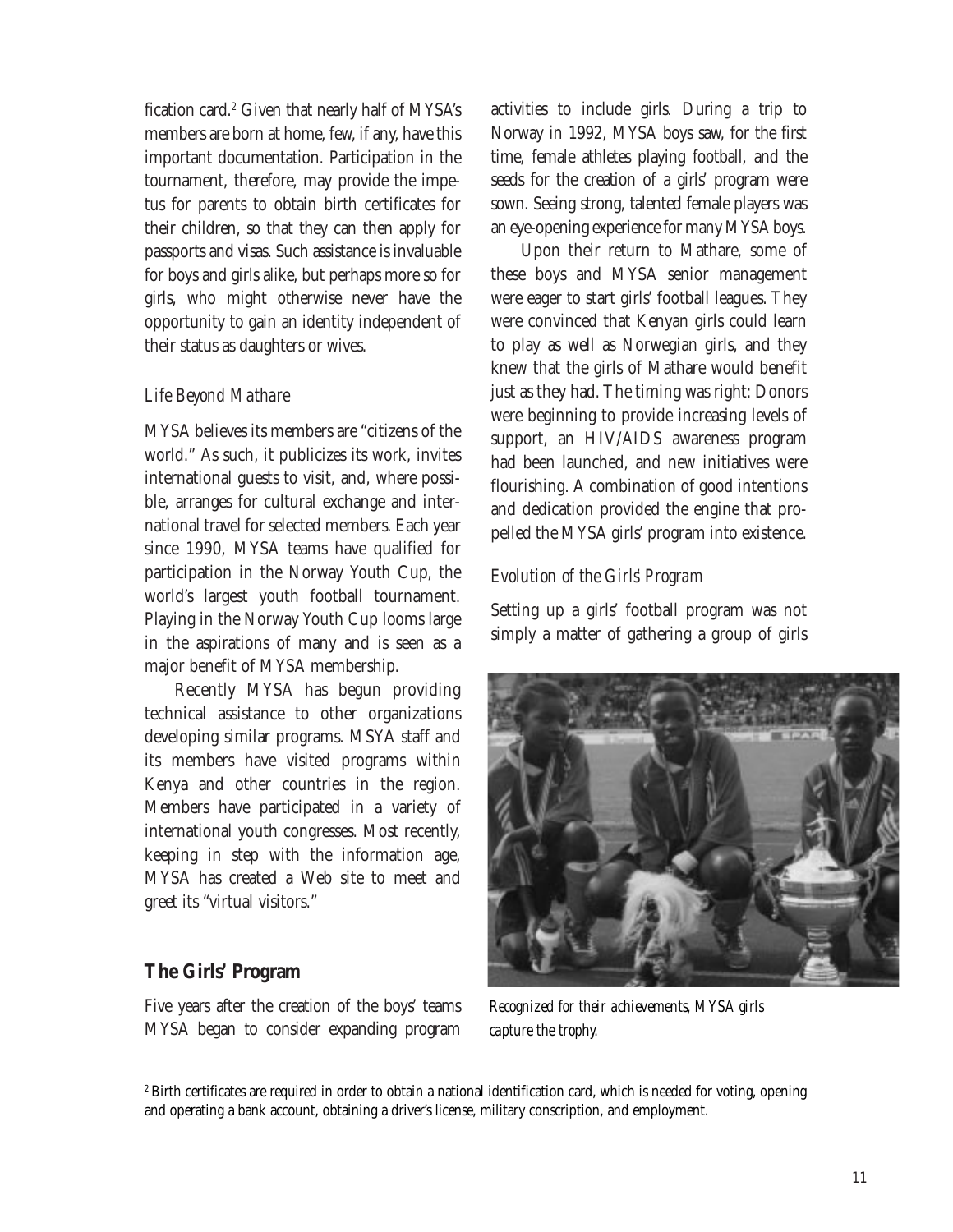

*One of MYSA's many boys' teams: Boys outnumber girls on teams in each age group.*

together and forming teams. It required considerable thought and effort and an understanding of the physical and social constraints on girls' lives. Parental and community support had to be garnered and accommodations in girls' schedules and in the program made in order for girls to participate. At it turned out, prevailing gender roles weighed heavily on the process of integrating girls into MYSA.

MYSA's beginnings as a relatively small, provincial, all-male organization did not prepare it for the complexities presented by integrating girls into its programs. Given the prevalence of traditional attitudes and beliefs about gender roles within Kenya, the challenges in setting up a girls' program would prove to be considerable. Looking back, staff readily admit that they didn't fully comprehend what would be required and had underestimated the enormity of the task: MYSA was not simply setting up a girls' football league; rather, it was embarking on a process of transforming gender norms.

The first girls' team began with fewer than a half dozen girls; some had brothers who played, others had learned about football by watching the boys' teams, and some simply wanted something new and fun to do. These original members were instructed to find other girls to play; in short, they were asked to generate interest among their peers. They began by recruiting sisters and friends. The earliest girls' teams—with names like Mighty Kickers, Bafana Bafana, and Español Girls—were formed at a time when the boys' program was flourishing and MYSA was becoming an increasingly important presence in the community.

Over time more girls came forward, yet parental concern remained a significant impediment to their participation. It became increasingly clear that parental approval of girls' participation would require dedicated efforts on the part of MYSA staff. In some instances staff visited parents at home, where they would describe the program as an opportunity for girls to learn and develop new skills and do what boys were able to do—a first step in building girls' capabilities.

Parents were asked to come watch a football match or to help with the scoring, with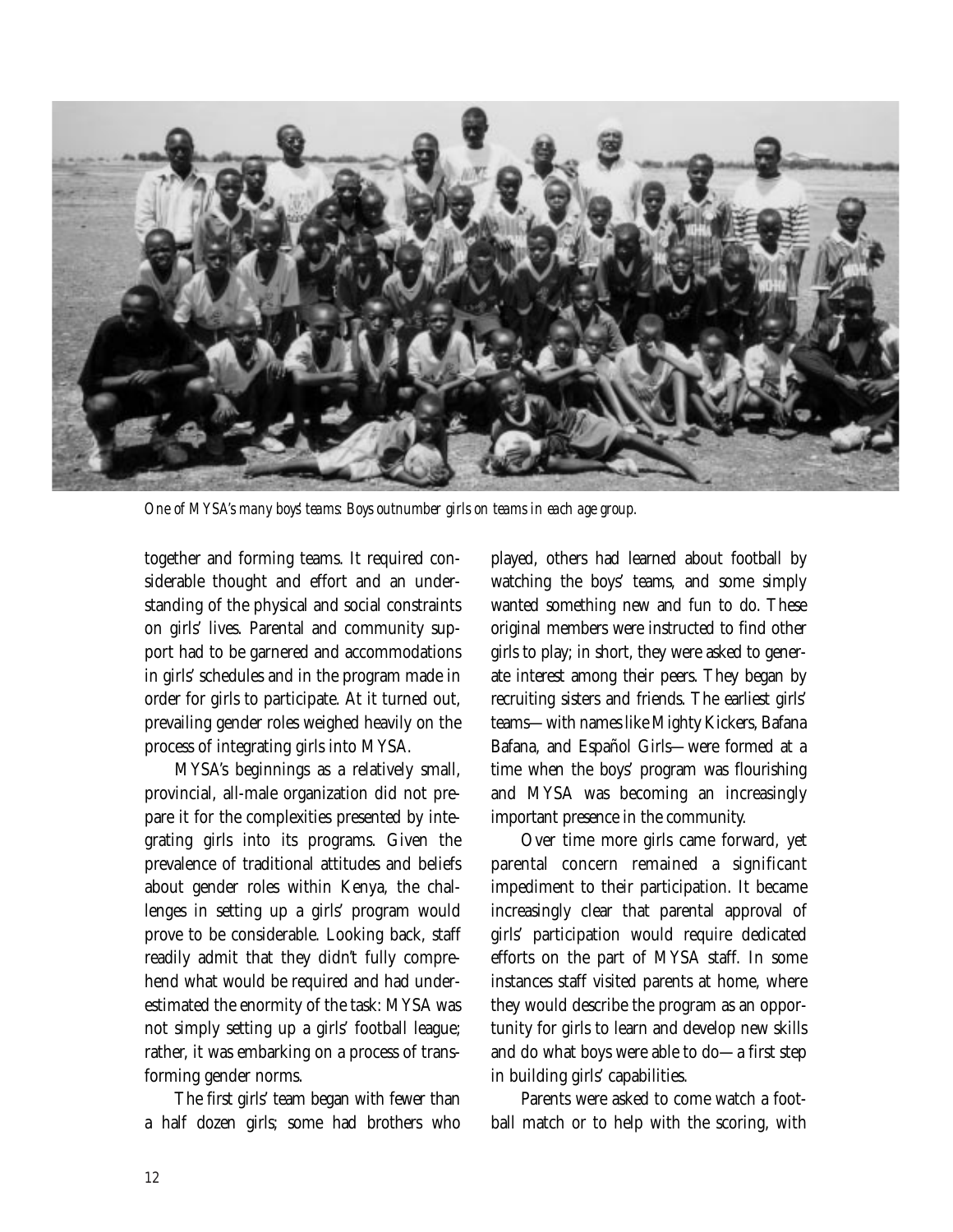the idea that engaging parents was one way to allay their fears. The girls' program grew slowly. Girls recruited other girls, and more and more girls' teams were formed. By 1996 MYSA staff began organizing matches and leagues for girls and providing basic equipment and coaching. Initially, all the girls' teams were coached by boys. Today some girls are coaching teams, but male coaches continue to outnumber female coaches.

The continued success of the girls' leagues has meant that girls from Mathare now dominate women's football in Kenya. In 1996 a major turning point for the MYSA girls' program occurred: The first girls' team was invited to play in the Norway Youth Cup. Since that time, the girls' teams have been extremely successful, winning silver and bronze prizes most years. One year, the girls' team was awarded a garbage collection truck for use in clean-up activities.

#### *MYSA Membership by Age and Gender*

Engaging and retaining adolescent girls in sports programs is a challenge everywhere, and perhaps even more so in settings where doing so tests social norms. At MYSA, boys outnumber girls in all age groups in each year for which data exist. Beginning in 1997, the first

year in which reliable data exist, boys outnumber girls by approximately four to one, and for some years and some age groups by as much as five to one. Age groups are defined by the higher age of a two-year range. For example, the under-12 group (U12) is for girls ages 11–12. Girls older than 12 years are not eligible to play in the U12 age category, but younger girls may. Players generally can play up an age category but never down. This age categorization system holds for all age groups and is fairly standard for most sports.

It is interesting to note that the largest numbers of girls and boys are found in the youngest age group—U12—in each year. This finding corroborates a universally accepted principle regarding girls' participation, that is, it is easier to recruit and engage younger girls. Younger prepubescent girls are more often allowed to play and "act like tomboys" than older girls. In some sense their roles are more androgynous—and they are able to move freely within male and female roles (Thompson 1995). At puberty, and particularly at the onset of menses, many girls are discouraged and, in some instances, forbidden to continue their participation in sports.

It is noteworthy that in all years there are few teams for girls ages 17–18. Aside from the original group who started the girls' teams in 1996–97, there are virtually no new girls'

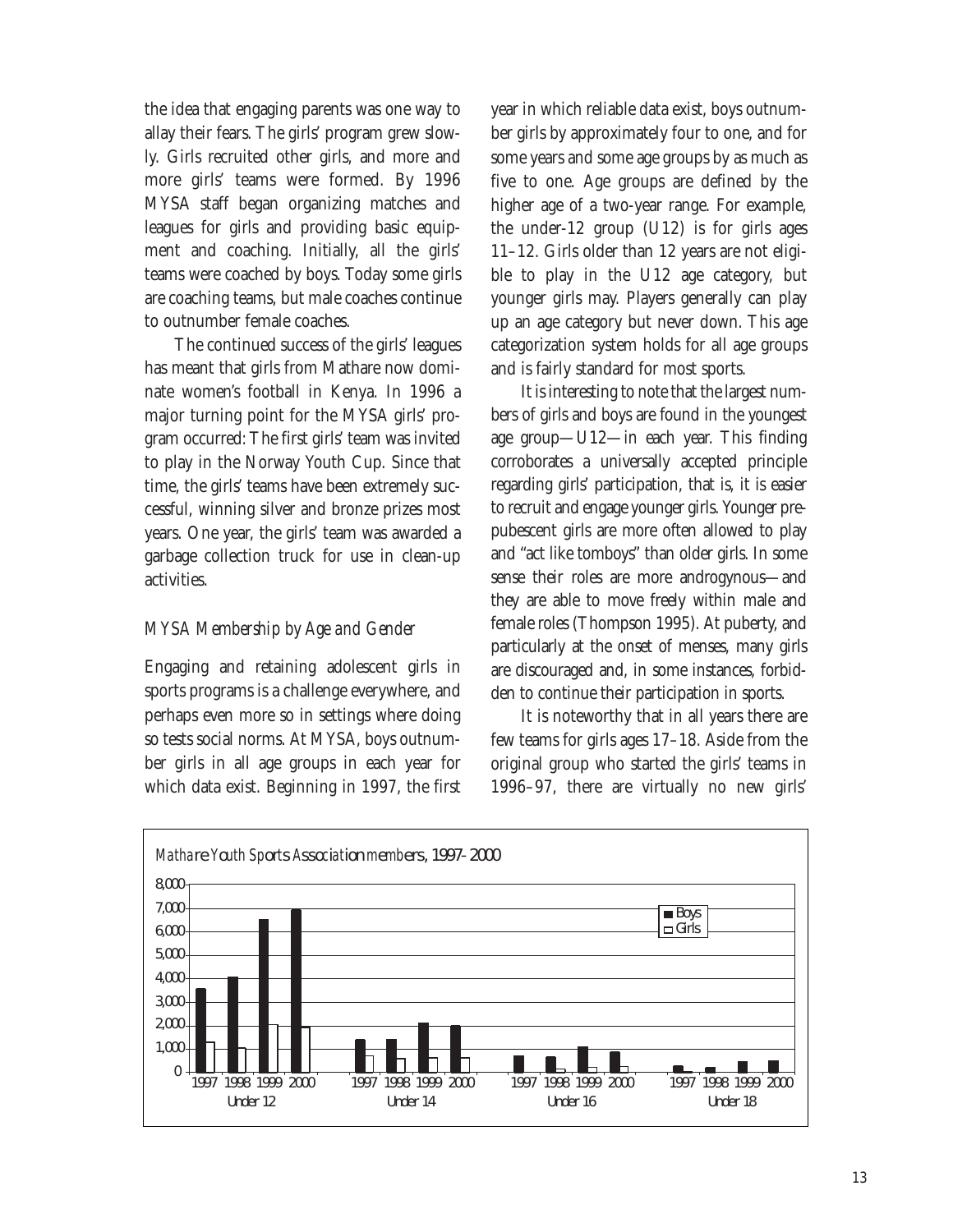teams in subsequent years for that age group. The lack of program opportunities and support as girls age likely reflects several social conventions. For example, by the time many girls reach the age of 17 or 18, they have already begun taking on adult roles and responsibilities as expected in their communities. For others, interest in sports may wane as social, economic, and marital pressures become more pronounced. A deeper understanding of the antecedents to this trend could inform future programming.

In 2001, given the small number of girls participating in the older age groups, MYSA decided to collapse the two oldest age categories—U16 and U18—into one group for all girls above 16 years of age. The above-16 (A16) group allows girls 16 years and older the opportunity to play if they wish.



*Girls often shoulder the responsibility of caring for younger siblings.*

#### **The MYSA Girls' Program from Multiple Perspectives**

Building and sustaining programs for girls requires the input and support of several constituencies. Parents, boys, and community leaders often exert considerable influence over girls' movements, safety, and ability to participate in programs. It is thus vital to understand the perspectives of these groups. This is particularly the case for parents, who often serve as girls' main gatekeepers. The observations that follow come from focus-group discussions and in-depth interviews with girls, boys, parents, and MYSA staff members.

#### *What Parents Think of the Program*

From the inception of the girls' program it was clear that parents' opinions of MYSA and the appropriateness of girls' playing football would be key determinants of girls' participation. Initially, many parents were skeptical about the utility of their daughters' participation. Some felt that it would take daughters away from chores and childcare responsibilities, or, quite simply, that "sports are for boys."

One 15-year-old girl describes how her father's opinion, while initially negative, changed over time:

*When I started playing for MYSA my father would say that there is no football for girls, and he would beat me up. So whenever I wanted to go and play, my mother would cover up for me by saying that she had sent me somewhere. Then when I went to Norway, he started liking it.* 

Many parents felt strongly that participation in MYSA should not interfere with girls' numerous household responsibilities. For example, girls are often charged with the care of younger siblings and food preparation, which leaves very little time for sports or other leisure pursuits. It was clear that if girls wanted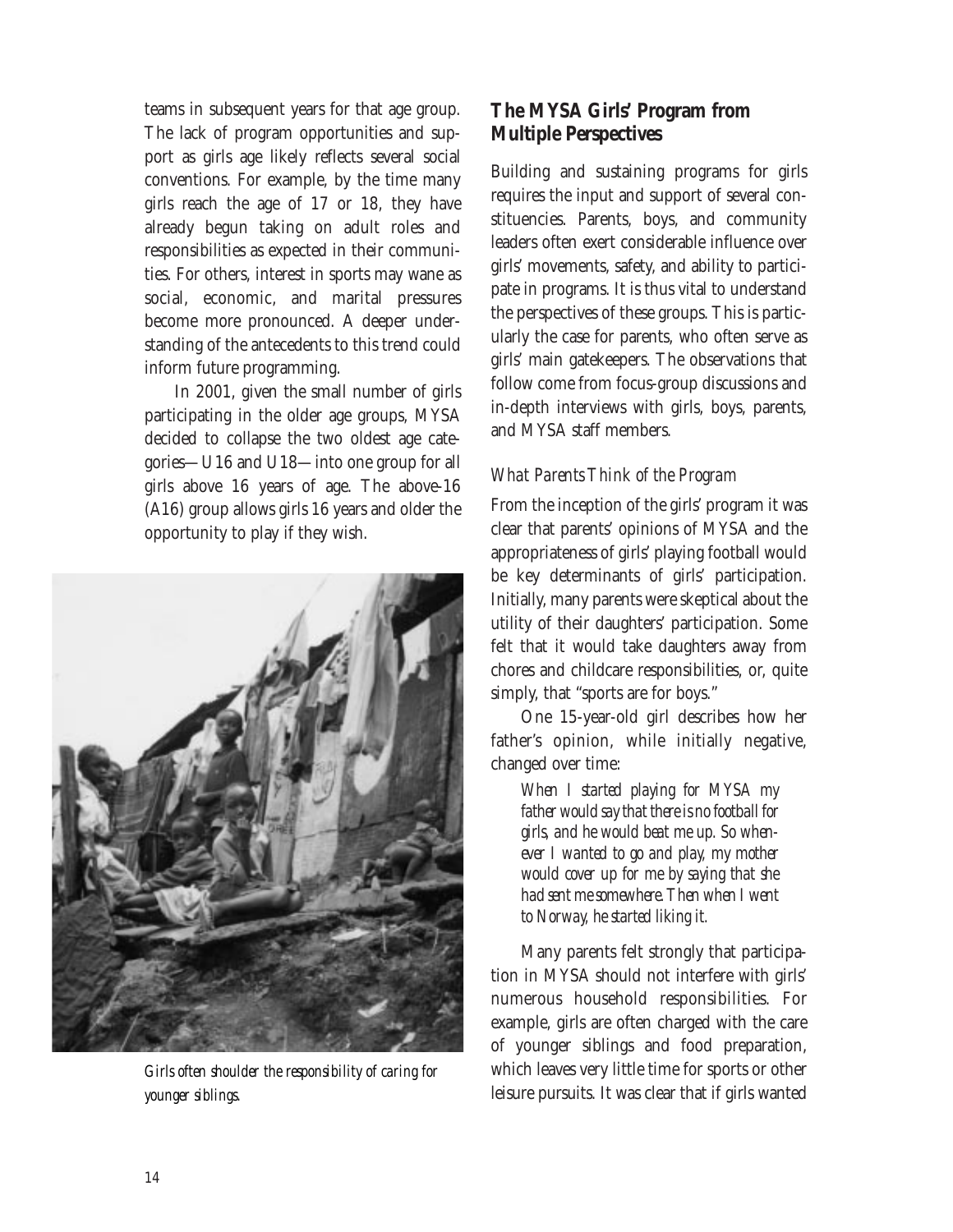to play, they would need to balance their domestic responsibilities with time for sports. In short, they would need to become experts at time management. In some instances, mothers and daughters worked together to find solutions. As the mother of one girl said:

*This time I had a child who had just turned one year old, and I used to do hairdressing near my house. So we used to organize ourselves. If she [daughter] knew she had a match to play she would finish her chores early before going for the match. Even if it meant waking up early. Especially when I was pregnant. She was so helpful.*

Another key concern of parents was girls' mobility—where they go, when, with whom, and how. Parents insisted that their daughters be home before dark and that they come straight home—no idling or stopping at friends' homes to chat. One mother's description of waiting for her daughter to return home one evening illustrates her desire for her daughter to have new opportunities yet to be safe:

*Diana had not arrived home and it was getting to dusk. The reason was because of a traffic jam. She made us laugh because she had worn shorts that day, which made her look like a boy. She decided to drop off [the matatu] and walk home. [Along the way] there is a bridge she did not want to cross alone, so she decided to accompany an old man. This old man thought she was a boy and addressed her as a boy. The old man asked her, "Where are you [coming] from, young boy?" "From playing football," she answered.*

#### *My daughter is very clever.*

While expressing concern for her daughter's whereabouts, this mother was heartened by her daughter's resourcefulness and ability to navigate her environment.

Parents, particularly mothers, were aware of potential threats to their daughters and



*Girls' leaders meet to discuss program activities.*

understood that they must be careful not to be victimized. Parents realized that while boys face safety issues of their own, they are able to move more freely within the community and with less fear. Parents also realized that an unsafe environment had arguably graver consequences for females than males.

MYSA had not anticipated how important the issue of girls' safety would be for the girls' program. Initially, the organization left it up to the girls to devise strategies for ensuring their own safety. Girls were also charged with managing parents' concerns about safety; no efforts were made to address this issue systematically. Eventually, creative programmatic interventions have helped overcome this challenge.

Despite their initial skepticism, many parents are now favorably disposed toward MYSA, stating that MYSA has been beneficial to their daughters and to the community in general. For example, MYSA has helped families pay school fees through the scholarship program. One proud mother remarked on her daughter's accomplishments: "She has worked hard and won a scholarship."

One 14-year-old female football player spoke of her father's support from the beginning: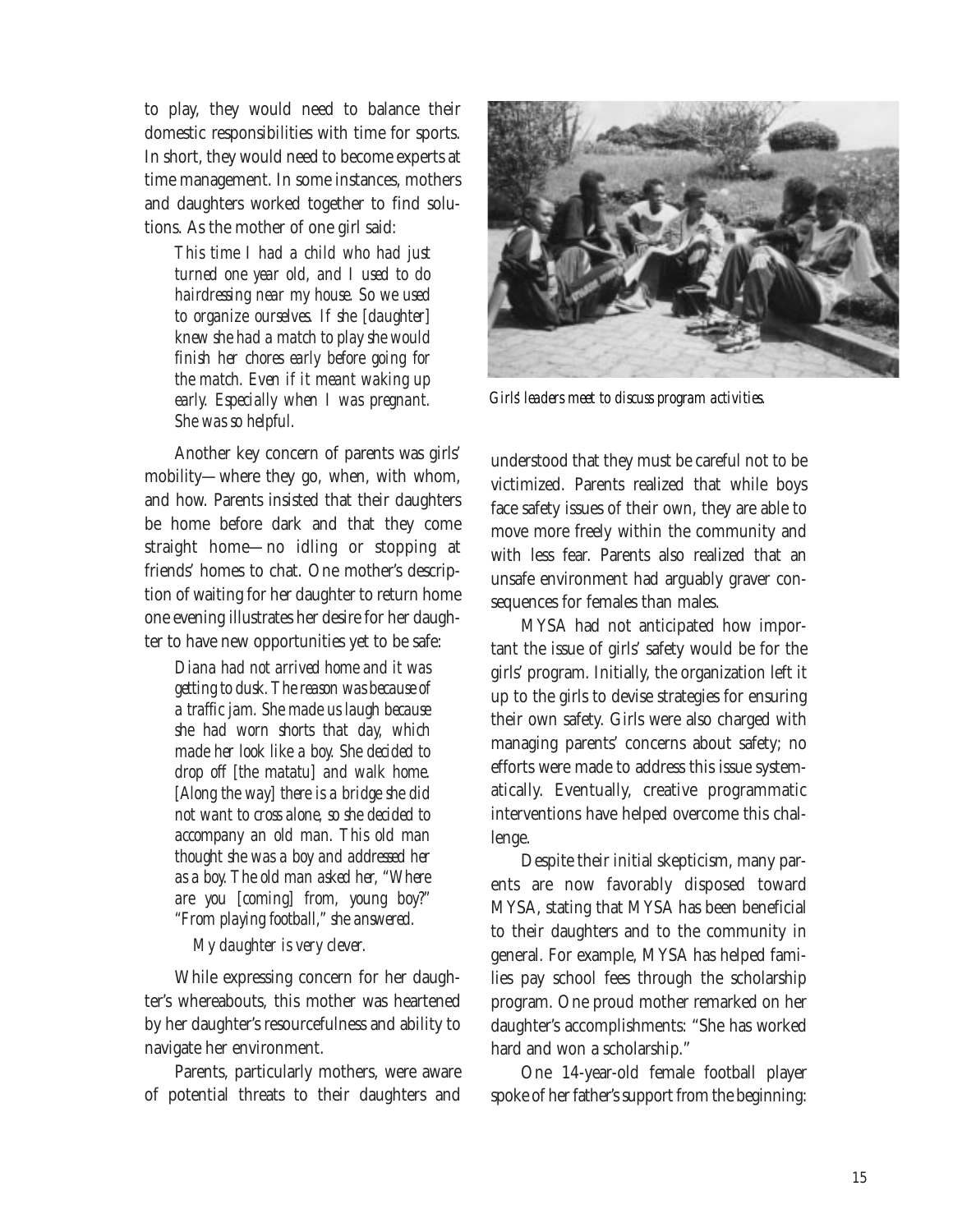*He is also happy with my decision to take up football. He feels proud of me when his friends tell him what a good player I am.*

Overall, mothers have reacted positively to their daughters' involvement in sports. They have expressed pride, particularly when their daughters have gotten the opportunity to travel. As long as participation in MYSA is viewed as beneficial, most mothers say they have tried not to create obstacles that would prevent their daughters from playing. In the words of one mother:

*I saw there was no need to stop her, since she thought it was good for her and it was a new thing, this sports. Who knows maybe this sport may help her in future.*

*What I like is the way they take these young children and not only train them in football but they are also taught about many things. For example, Lydia told me that there are usually programs where they are taught about AIDS, how they can take care of themselves as young girls. [They also] participate in clean-*



*A female leader participating in a training workshop.*

*up activities and picking up rubbish. They [MYSA members in general] are also respectful.*

Another mother remarked:

*Sports is good, you learn how to play and score. Your team cheers the scorer and as a parent you feel good about your child.*

#### *Girls' Perspectives on the MYSA Experience*

Many of the benefits girls accrue from participating in MYSA are those that boys were already enjoying: developing new skills, consolidating friendships, traveling, belonging to a well-known and respected organization, and participating in community life. While these are valuable for both boys and girls, the positive benefits for girls—who tend to be at a disadvantage relative to boys—are perhaps even more profound.

*Team solidarity: Building friendships, having fun, and gaining confidence.* Almost all girls mentioned that being with friends, having fun, learning new information, developing skills, and being fit were important benefits of participation in sports. Many girls reported that being part of a team was something they greatly valued. They expressed a sense of camaraderie, friendship, and belonging when they spoke of their teammates. Sisters with Talent, the name of one of the girls' teams, evokes an image of strong, talented young women working and playing together as family.

A 20-year-old member of the first female MYSA team observed: "If it were not for football I would not have met with my friends who are in MYSA." And a 15-year-old female football player expressed what belonging to a team meant to her: "Staying together as one team and not being on your own."

A common observation from girls was that being in MYSA provided them with structure and guidance and encouraged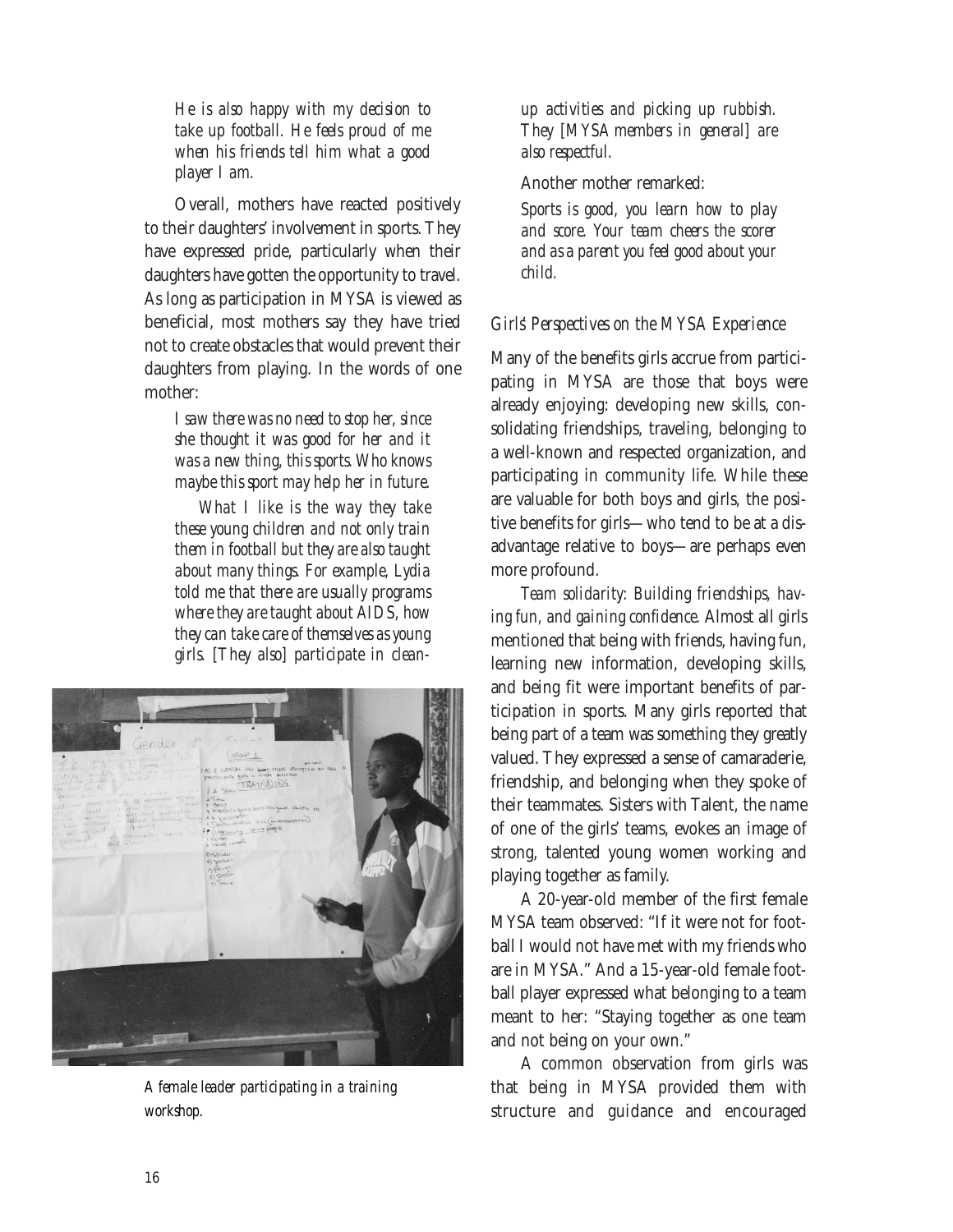

*Male and female participants in a team-building exercise at a gender training workshop.*

healthy behaviors, as the following comments indicate:

*I have learned how to have my own principles and not be blown and tossed around by the wind.*

*Before playing football I was fearful; now I am not because I am used to mixing with people, and I know what is good and what is bad.*

*[I have learned] discipline—from home to the football field and vice versa so that you go and study at home.*

Females are often defined in relation to others—as daughters, wives, and mothers rather than as individuals with unique personalities and talents. This is particularly true for young women. The emotional, psychological, and practical significance of having identification—in this case a passport—is impossible to quantify, yet it is clearly meaningful. Holding back tears of joy, one 13-year-old girl chosen to play in the Norway Youth Cup summed it up: "I have gained from being able to get a passport—now I am truly happy."

*Education and learning.* MSYA prides itself on its commitment to education for its members and their families. A 14-year-old football player remarked:

> *The scholarship that I won helped to pay for my sister's tuition fee.*

Not only does MYSA strive to help its members remain in school, it also recognizes the importance of nonformal education. Given the alarmingly high rates of HIV infection in Kenya, MYSA's most important educational activity is its HIV/AIDS work. Many girls mentioned that the most important information they learned through MYSA was about AIDS and how they can protect themselves:

*I have learned about drugs and diseases like AIDS.*

*Understanding the disease, how to prevent yourself from getting it.*

*I learned about AIDS through the training, and now I formed a group that I give advice to.*

*Leadership and skill-building opportunities.* Skill building and leadership development are important avenues for personal and professional growth for MYSA members. Selected girls have received specialized training and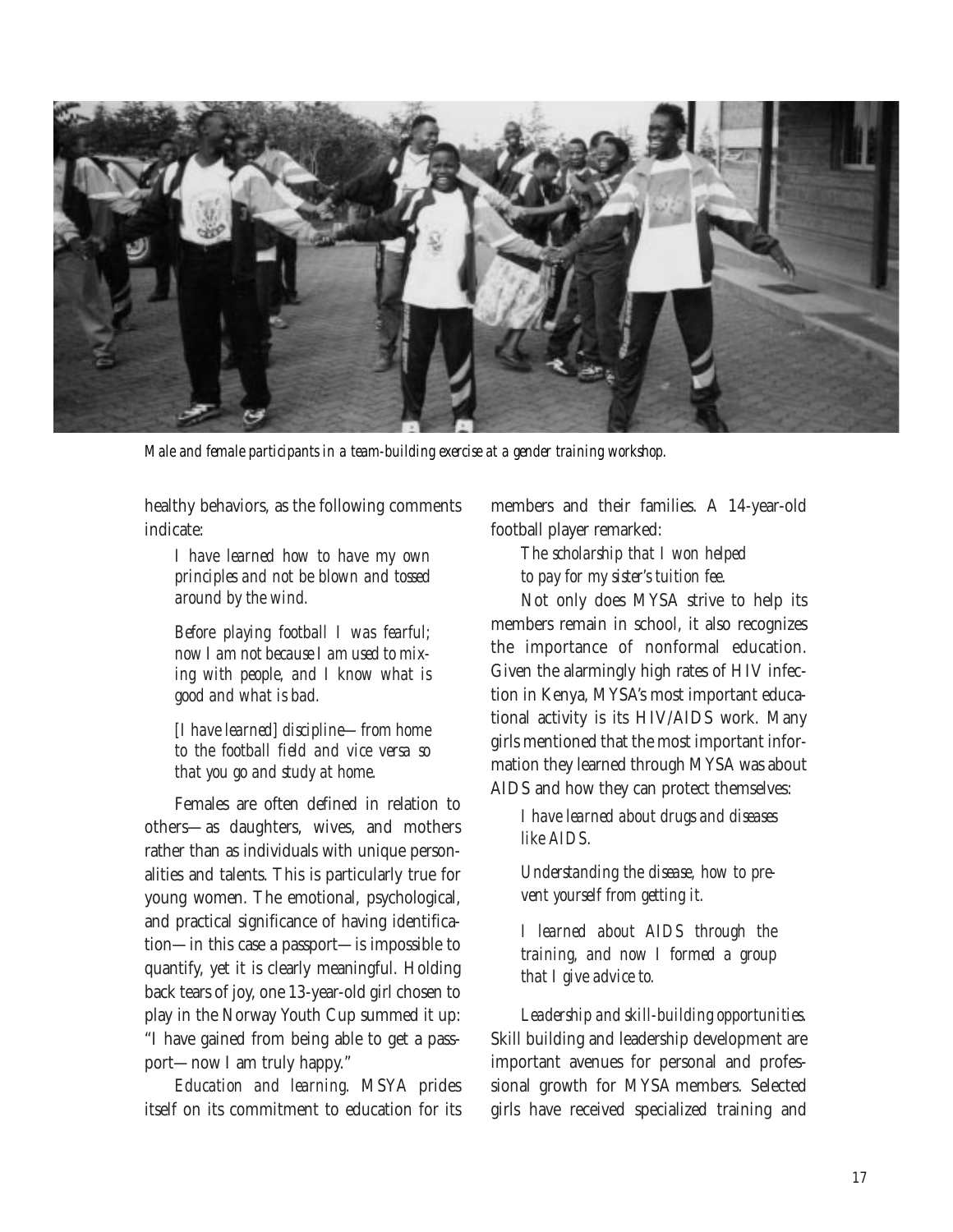

*MYSA youth working together to clean up their community.*

skills development in several areas, including peer education, facilitation, outreach, and coaching. Although boys outnumber girls in almost all training efforts and leadership skillbuilding programs, an increasing number of girls are beginning to participate in these activities. Girls who received specialized training were delighted with the opportunity and the new skills they acquired. They remarked on how much they had learned through MYSA:

*I learned how to coach, how to officiate a match—that is, to referee—and to facilitate a workshop.*

*I never thought that I was going to learn to the extent that I would be able to coach and have my own team. But now I identify with my own team and I feel happy about it.*

*I have learned many things, especially from the counseling session that we attend. We have learned a lot and we use this to counsel kids on the dangers of drugs, glue sniffing, and other vices when they come for our drama shows on Saturdays.*

*Escaping the confines of daily routines.* Girls' desires to have a life beyond the repressive and limited routines of their daily existence were illustrated in different ways. Girls frequently mentioned being "idle" or "idling," a notion that appeared contradictory in light of the significant domestic workload they carry. As an 18-year-old girl remarked:

*I do chores in the morning before leaving the house because those who come after me are boys and still young. I wake up as early as 5:00 a.m. to clean, wash clothes, and prepare lunch before going for practice to avoid trouble with my parents.*

A 16-year-old girl observed:

*At the moment I do a lot because my brother is the old-fashioned type who doesn't do anything in the house. We [she and her sisters] do everything for him. When I was in standard 5, I learned how to cook but our second last born [next to youngest] now is in standard 7 and he doesn't do much. Mom spoils him and I don't like it.*

In the context of these girls' lives, "idleness" referred to having nothing interesting to do, not to having nothing to do. For example, while many girls mentioned that they were responsible for cleaning cooking utensils, doing the wash, and cooking, they felt they were "idling" when they were doing these bor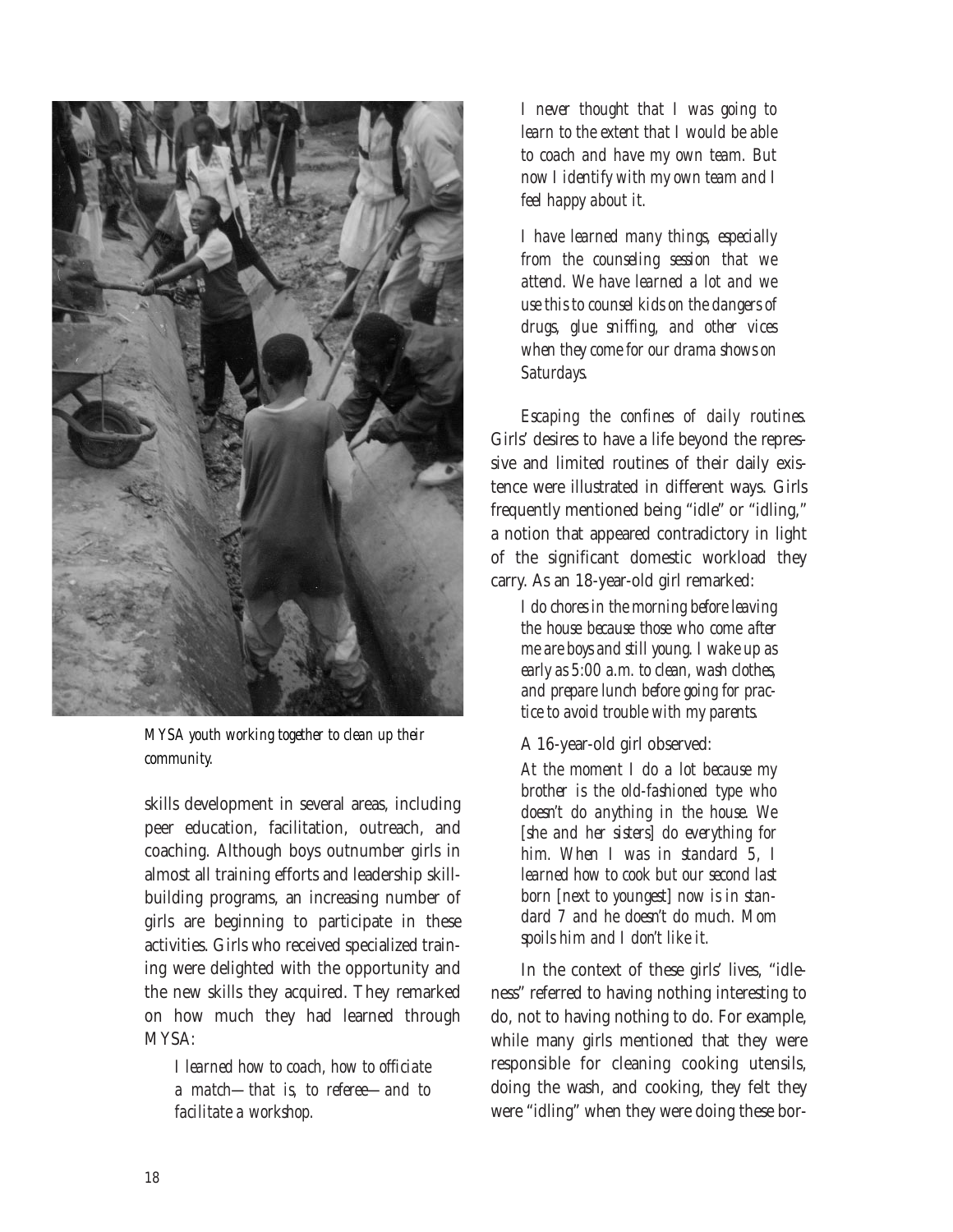ing, repetitive tasks. The term "idle" was also used to describe individuals who were neither in school nor employed.

Many girls expressed a desire to escape the tedium of their daily lives. For them, playing sports provided access to the dynamic, actionoriented world typically reserved for boys. Engaging in new activities also meant traveling to new venues.

*Mobility and safety.* While girls did not explicitly say that they feared for their safety, many alluded to the fact that they needed to be smart about where they went and how they conducted themselves in the community. Almost all mentioned that safety was a major concern of their parents and that they tried to get home on time in order to avoid punishment; being late could result in having to give up football. Girls spoke about having to ignore the taunts and jeers of the boys who teased them as they walked in the community, and there was general awareness of the potential dangers that surrounded them. Some remarked on how vigilant they must be in order not to "allow" themselves "to be tricked." One girl spoke of how she had to quit MYSA because of her fathers' concerns about her safety:

*I left barely two months after I joined because the playground we were using was a bit risky. It was next to a dumping field and there used to be many chokoras [street boys]. Sometimes we would finish the game late and we would risk being harassed by these chokoras. My dad said if we couldn't get an alternative field, then I should quit. I tried convincing him that we are usually accompanied by boys from our zone but he wasn't convinced. It wasn't until we got an alternative field at Tom Mboya that my dad allowed us to resume.*

Given the concerns about safety and mobility in public space, girls had to devise strategies for dealing both with their parents'



*A girls' team member beams after winning a medal in competition as a crowd of international spectators applaud.*

concerns and the dangers they faced. One step the girls took was to bring the issue of safety to the attention of MYSA management, which eventually resulted in concrete program changes (such as changing playing fields) to ameliorate the situation.

*Public recognition and the Norway experience.* As mentioned previously, wearing the MYSA jersey signals affiliation with a valued institution; the jersey is a source of both pride and protection for girls. Moreover it provides girls with a public identity—something many young women in Mathare do not have. This valued public identity seems to provide girls with a greatly needed sense of self-worth.

Another way that girls gain a positive identity is through participation in events in the larger world. The Norway Youth Cup provides girls with an opportunity to compete on an international level, meet girls from other parts of the world, and experience other cultures. Girls spoke positively about their experiences at the Norway Youth Cup; for many it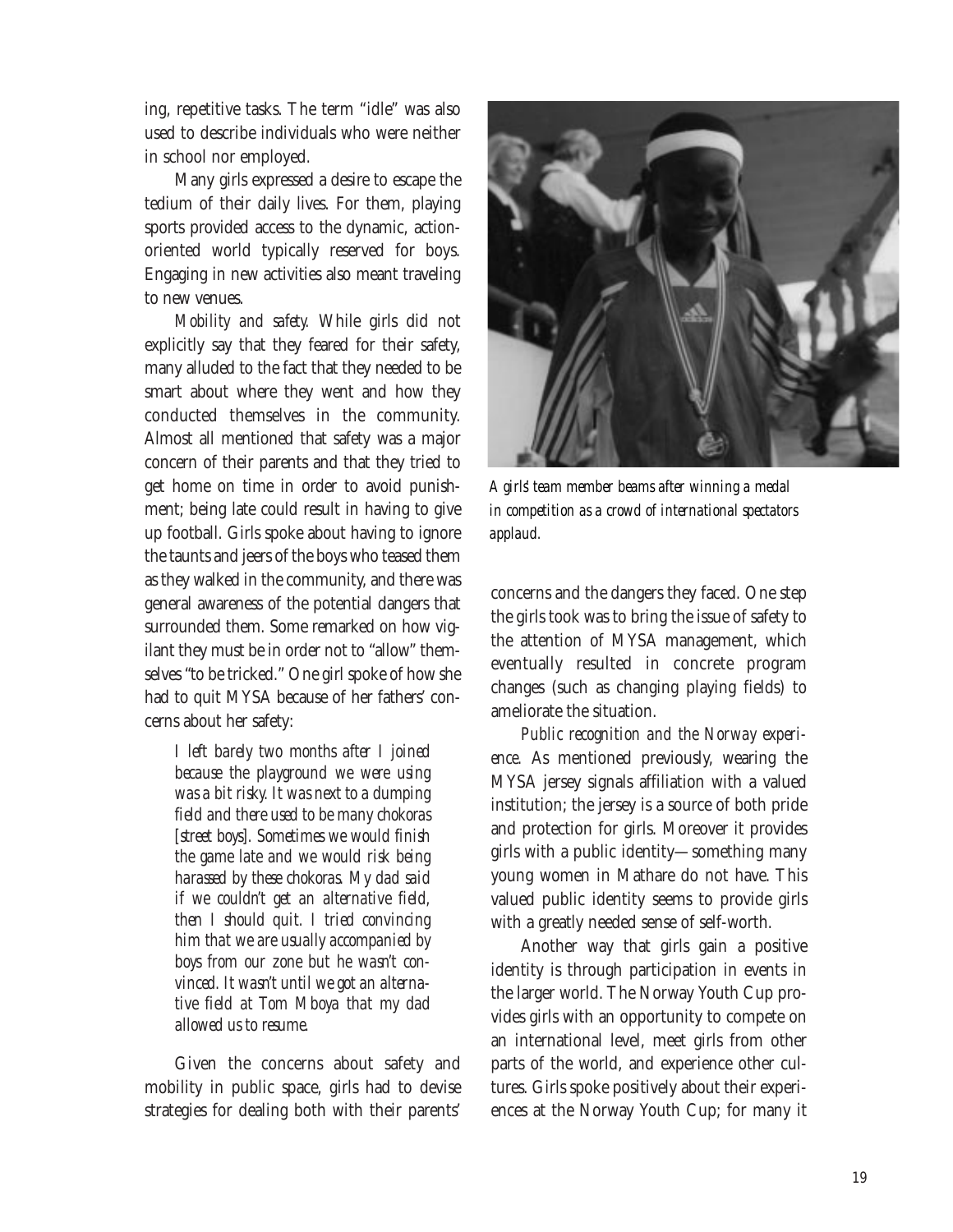

*Solidarity, teammates, and friends: Girls share in the exhilaration of a goal!*

was a life-changing event. They were proud of their accomplishments, they were happy to represent MYSA at an international event, and they were thrilled to meet girls from around the world. Many remarked on the beauty and cleanliness of Norway and the generosity of their hosts, who gave them gifts of clothes and money.3 One 21-year-old player said:

*It was quite an experience for me. I had never dreamed of flying in an airplane, and here I was touring a foreign country.*

A member of MYSA staff said: *I was exposed to a different culture and a different way of life.*

Given the size of the organization, the chance that an individual will be selected to participate in the Norway Youth Cup is quite low. Regardless, many girls pin their hopes on being chosen, and, in fact, the possibility of being chosen to participate in the Norway Youth Cup motivates many girls to join MYSA. Stories circulate about how after the

Norway selection process is over, some of those who didn't make it "cry for a week" and then quit. How the Norway Youth Cup should feature in MYSA's overall program is the subject of some discussion. Despite these concerns, however, the experience of competing internationally is an important feature of MYSA's football program.

*Gender dynamics in the coaching process.* Coaches have enormous influence over athletes and play multiple roles in a player's life. Abuse of power by coaches and issues of verbal, physical, and sexual harassment have plagued the sports community at large. Today, ethical codes of conduct for coaching exist, and coaching programs include training on how to identify and combat harassment. Given the centrality of this issue in sports, we wanted to understand girls' attitudes and perceptions of male and female coaches. Do girls have gender preferences regarding their coaches? What experiences have led them to have these preferences?

Girls indicated the qualities of a good coach: The person should be knowledgeable, should exercise good and fair judgment, and should be physically fit. The sex of the coach was not an important criterion for them, and they acknowledged that girls could theoretically do the job as well as boys with the right training, mentoring, and leadership opportunities. As one U18 female football player summed it up: "I don't prefer a man or women as long as they do the job."

Nonetheless, in practice, when girls were asked if they preferred a male or female coach, the majority of girls responded that they preferred a male coach. To some degree, this seems to reflect the perception that boys have

<sup>&</sup>lt;sup>3</sup> In addition to providing partial funding for MYSA students' school fees, Norwegian support has been instrumental in the development and expansion of the girls' program. A scholarship program has recently been created to provide funds to pay school fees for a select number of MYSA youth.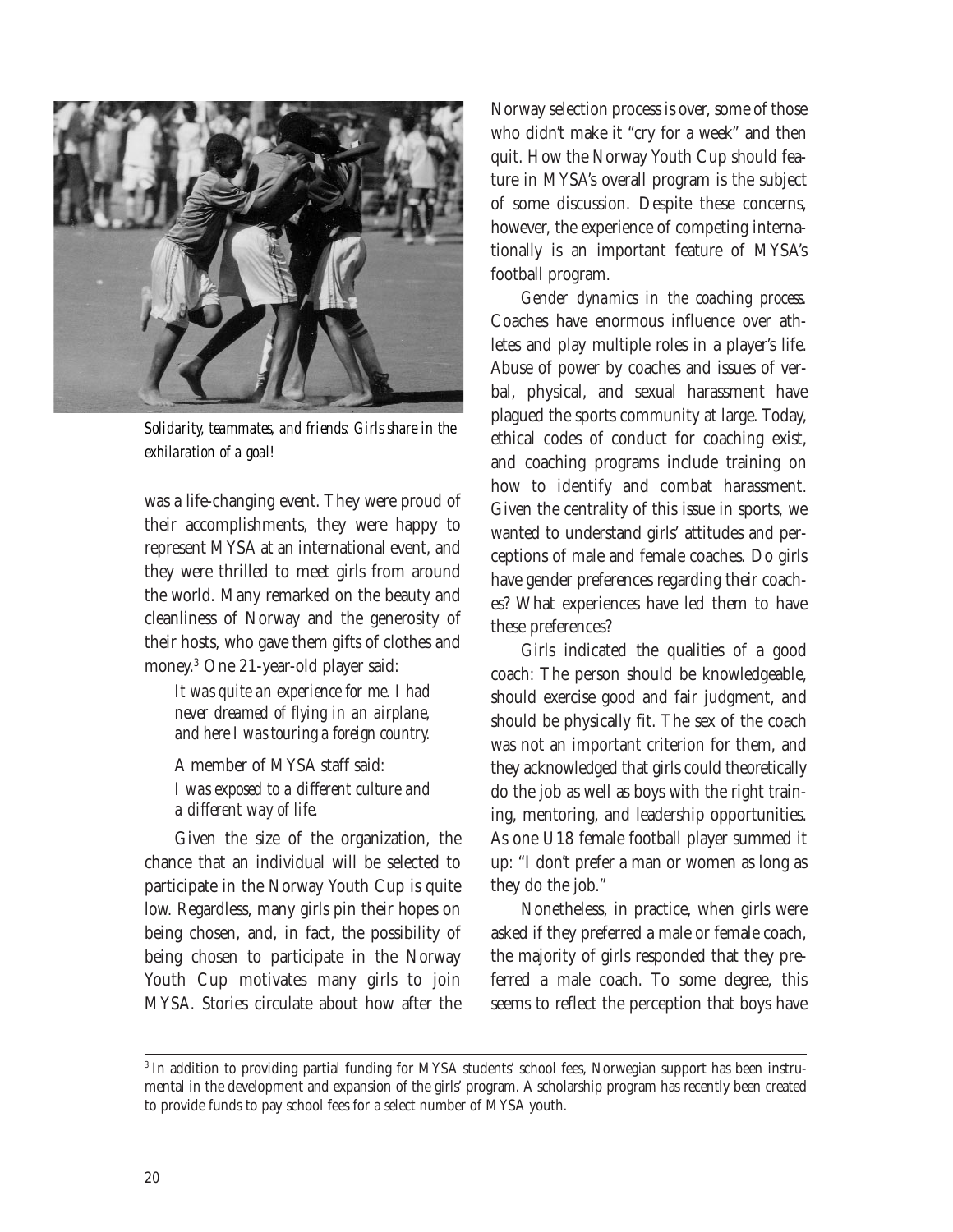more experience with sports and have greater coaching expertise. However, some of the preference for male coaching reflects a deference to male authority. Some girls even mentioned that they would not respect a female coach. General comments included:

*They [boys] know how to handle girls.*

*They take care of you.* 

#### *He always gives us bus money and he buys us lunch.*

When asked if she thought the male coach paid for lunch with his own money, one girl responded, "Oh yes, it comes from his pocket."

In reality, the money came *out of* his pocket but not *from* his pocket. MYSA provides coaches with a small amount of money to pay for lunches and beverages when the team is playing a match or is training at a location far from home. This misperception illustrates girls' economic powerlessness and their dependence on boys, situations that could result in male coaches being in a position to abuse their authority.

A range of issues emerged from the discussion of coaching, including the need for girls to have more opportunities for training and skills development. MYSA has begun tackling the gender disparity in coaching and leadership. It is noteworthy that the issues raised here are not unlike those found in developed-country settings as well. The need to address gender imbalances in coaching and leadership opportunities appears to be a universal theme.

*Fairness between boys and girls.* The notion of fairness and equity came up in different ways for males and females. Many of the girls felt that boys were given priority in several areas. For example, girls mentioned that boys had more opportunities and that boys had access to the best playing fields and hours for practice and to better equipment and coaches.

Girls felt they had to "adjust" to the boys' schedules and use of playing fields. One U18 female football player said:

*If, for instance, there are different tournaments for boys and girls at the same time, they will give first priority to the boys.*

Another observed:

*What I see is that girls are not given opportunities to hold on to. They are given those low things. You have to sweet talk them [boys] and they ask for favors from you.*

Mindful of the relatively high levels of sexual coercion among girls in Kenya, girls were asked to elaborate on some of the risks and pressures they faced. In one such case an 18 year-old girl explicitly identified sexual favors as an issue:

*Some [girls] are ignorant, and the desperation leads them to agreeing to this favor, but those learned ones [girls] disagree and this leads to mistreatment and disagreements.*

The degree to which girls are exploited or coerced into providing sexual favors within MYSA is not known, yet within the larger community young women—particularly economically vulnerable young women—often find themselves in such circumstances.

Another area in which the question of fairness and equity arose concerned the workload of MYSA members and staff. The daily operations in an organization of MYSA's size require that numerous tasks be carried out. The division of labor to accomplish these tasks broke down along gender lines. For example, girls initially were responsible for washing all of the football jerseys, which numbered several thousand, and for tidying up the offices. Boys handled the sports equipment and did maintenance chores. Boys drove the garbage clean-up trucks while girls took care of the younger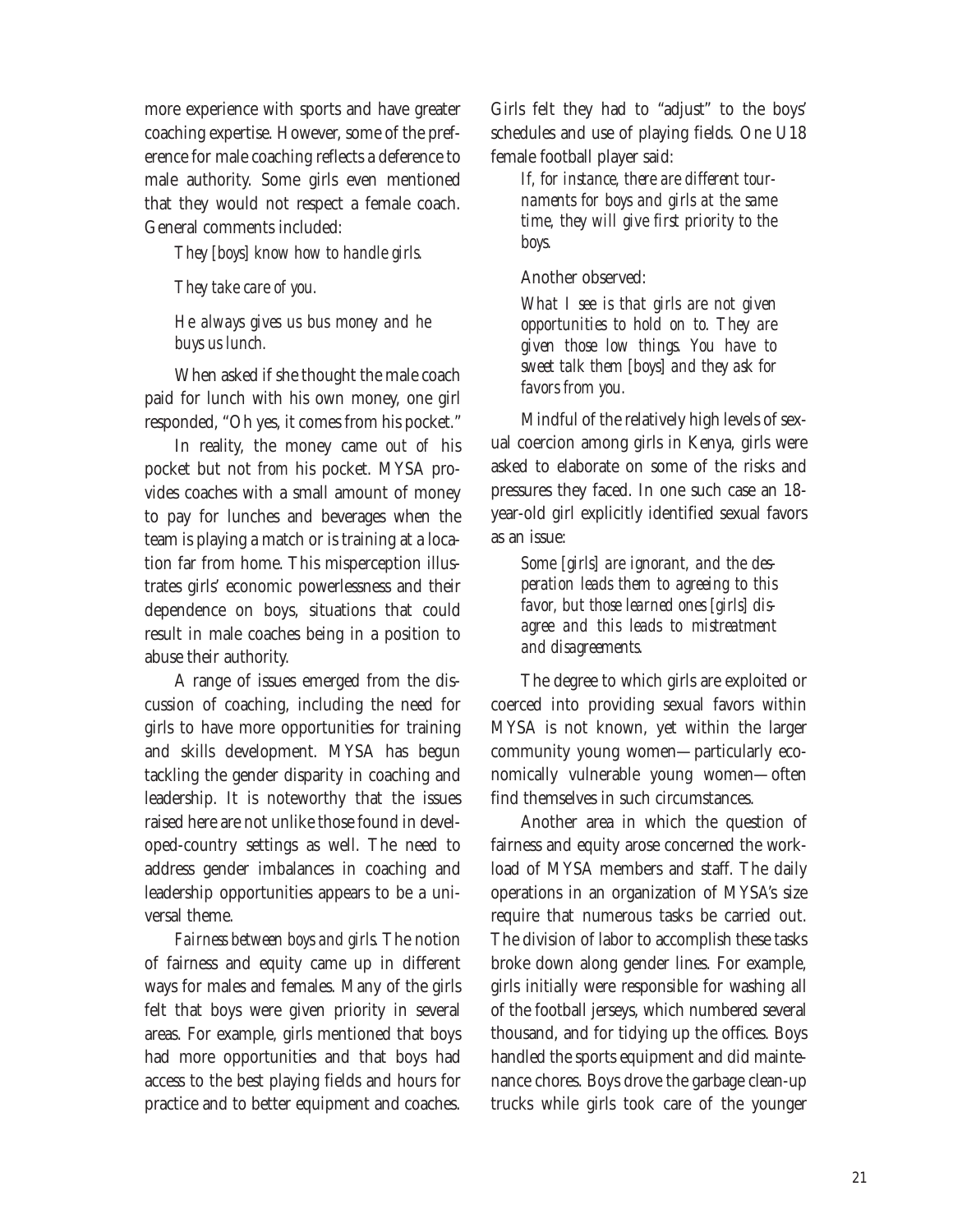siblings of MYSA players. The gender breakdown of domestic chores typically found at home had been transferred to MYSA.

It is heartening that after a series of gender awareness workshops, staff have come to recognize the stereotypic work roles they have created within the organization. MYSA's response is detailed in a subsequent section.

### **How Girls Experience Boys' Reactions to Their Participation**

It is difficult for adolescent females to take on new roles and enter into the public sphere without support from boys and freedom from harassment. Boys' opinions are not the only impediment, however. Girls' perceptions of their self-worth are critical, as is their developing a sense of entitlement regarding active participation in society.

When girls were asked what they liked and disliked about MYSA boys, their responses were mixed and complex. Girls had a number of complaints about boys' behavior:

> *They take our ball and throw it away intentionally.*

> *When you go for training and you miss something small, the boy can insult you and this might stop you from playing.*

> *Sometimes they like inciting us and they throw stones at us. Then we tell the coach and he stops it.*

> *Sometimes when a girl is pressed [has to urinate] and she goes to the toilet, boys come to peep.*

While such behavior on the part of boys is worrisome and warrants attention, the simple fact that girls are able to recognize bad male behavior and voice a strong opinion about it reflects progress toward girls' recognizing their own value. One girl observed, "Nowadays girls

don't like boys because they insult them, and girls hate that."

Such sentiments may indicate that girls' notions of what constitutes appropriate treatment by boys are beginning to change. Girls may be starting to want and expect more egalitarian relationships with male peers. Participation in MYSA may be helping girls develop a greater sense of self-worth and providing them with a forum in which to discuss issues of importance to them. It is interesting to note that when girls were asked to reflect on their future, many said they wanted different kinds of marriages than those their mothers had: They wanted more equal partnerships. Further they stated that they wanted their daughters to have greater opportunities than they themselves had. Such sentiments corroborate what research suggests: Investments in young women translate into both changed aspirations for their children as well as changes in the ability of young women to deliver on those aspirations.

Despite some of the negative feelings and comments girls expressed, it is noteworthy that many girls viewed MYSA boys positively in comparison to boys outside of MYSA. In general, girls expressed a sense of feeling protected by MYSA boys. For example, when people from outside of MYSA pick fights with MYSA girls, the MYSA boys come to their defense.

*There is a big difference, for example in their [MYSA boys'] conduct; their behaviors are very respectful. They do not abuse each other. This is because they have been taught how to be disciplined.*

*What I like about them [boys] is that they are the ones who taught girls football.*

#### *Boys' Perspectives on Girls' Participation in MYSA*

Despite their initial skepticism about girls' physical abilities, particularly regarding foot-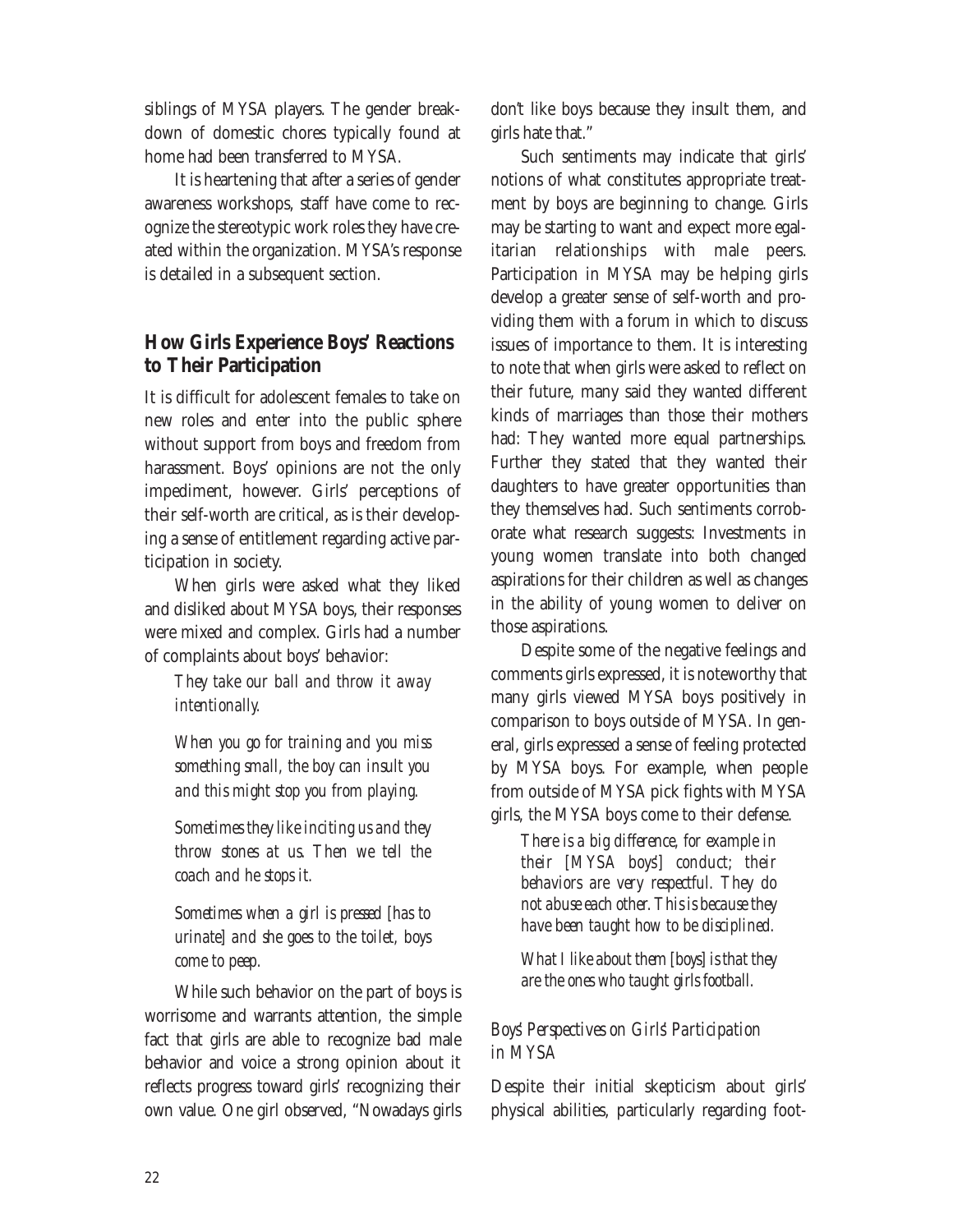ball, boys have come to see that girls are capable players. Although boys spoke in terms of girls' ability to "play football," their remarks may refer to capacities beyond that. Seeing girls achieve success in what had been a male domain may begin to reshape boys' notions about girls' roles and capabilities. At this stage in MYSA's evolution, most boys view the inclusion of girls in MYSA as positive. Many feel it is important that boys and girls learn to work and play together.

While most boys felt that boys and girls were treated evenly and fairly within MYSA, some felt that girls were given preferential treatment; for example, some boys felt that girls didn't have to train as hard as boys, were given easier jobs, and generally were not "as serious" as boys. In general boys felt that girls were harder to teach and did not learn as quickly as they did. This view was most often expressed in relation to coaching. The notion that boys were better able to "handle" girls was also voiced. Some boys were simultaneously empathetic and patronizing, as illustrated by the following remark from a male coach:

*In my coaching of girls and being with girls for a long time, I found that you have to be very patient with them. They are fragile and give up easily. They need a lot of love so you have to be committed and very patient with them.*

A number of boys said they felt protective of MYSA girls and would try to "watch out" for them in the community. Most boys reported treating MYSA girls "like family." This combination of genuine concern on the one hand and patronizing, and often sexist, behavior on the other is not uncommon. The challenge for girls is both philosophical and pragmatic: To what extent should girls seek ways to maneuver within this framework versus make efforts to change male behavior?

It is important to recognize the differing perceptions and beliefs held by boys and girls



*A girls' team in training, jogging in a group through the community.*

on issues ranging from equity in treatment to gender roles. An awareness and acknowledgment of these differences by program managers is an important step in any effort to address them programmatically.

#### **How MYSA Responds to Girls' Concerns: Institutional and Program Changes**

There are numerous and complex issues that arise for girls in MYSA's mixed-sex setting. Solutions to some of these problems require philosophical and institution- and programlevel changes. Because MYSA is a dynamic organization, it continually seeks ways to overcome the challenges it faces. It reflects upon its work, considers the views of its members, and develops strategies and processes for addressing problems.

Organizationally, MYSA operates through a system of councils and committees responsible for key program areas. There is a sports council, a community services council, and an executive council. These councils provide structure and serve as decisionmaking bodies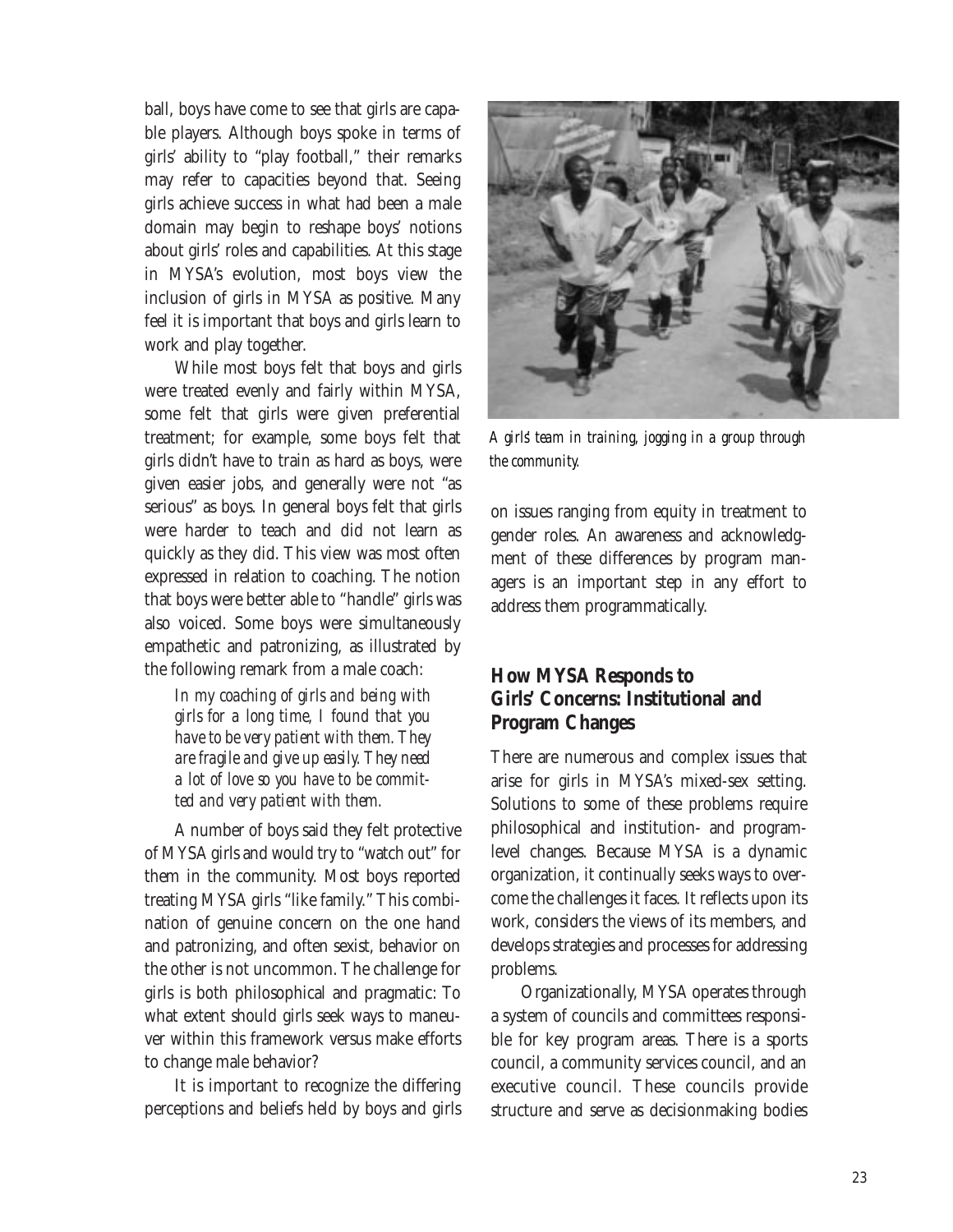for the organization. It is through the various councils and committees that issues are raised. Initially these councils were composed exclusively of boys; however, as MYSA has evolved, a deliberate effort has been undertaken to bring girls into organizational decisionmaking. Currently, at least one girl is appointed to each of the councils. Interestingly the community service council, which has jurisdiction over the garbage clean-up efforts, consists of all girls with the exception of one boy, while the sports council is composed of all boys with the exception of one girl. It is likely that this gender composition will change over time.

#### *Girls' Task Force*

In order to address some of the concerns arising in the girls' program, a girls' task force was created in 1999. Although its mandate was broad, it focused initially on investigating the drop in girls' enrollment, particularly within the older age groups, and reports of girls being harassed within and outside of MYSA. Enrollment was dropping for many reasons, including, but not limited to, safety, parental concerns, preferential treatment of boys, and comparatively few opportunities for girls' development and advancement. The task force was not established as a permanent body—it was set up to explore a particular set of issues. The task force did its work, issued a report, and helped bring to the attention of MYSA's leadership some of the challenges girls were facing. Although it is no longer operating, the fact that MYSA set up a task force at all is an indication of its commitment to girls' involvement.

#### *Addressing Safety Concerns*

Because safety and mobility issues emerged as a chief concern of girls and their parents, a few key programmatic changes were put in place. For example, the scheduling and hours of girls' training and matches and the locations of play-

ing fields were modified to ensure girls' safety. Girls are sometimes provided with a small transportation allowance so that they can travel to and from playing fields more easily and safely. In addition, when girls attend MYSA staff and/or organizational meetings they are permitted to leave early—before dark—so that they can reach their destinations before nightfall.

When the first girls' team traveled to Norway to play in the Norway Youth Cup, the executive council of MYSA—in recognition of the fact that both the female players and their male coaches were young and inexperienced created a chaperone policy that provided for a trusted adult female from the community to serve as a mother figure for the girls. Female chaperones offer guidance and support to the girls, and their presence helps allay the concerns of parents. This policy remains in place today.

In 1999, the former chief executive officer of MYSA made the following statement that recognizes the obstacles girls face—particularly concerning safety—and sums up some of the accommodations that have been made:

*My feeling is that girls no matter how old they are—be they wives—they still need a lot of care. Their problems need to be addressed and especially in an organization like MYSA where we have many girls, we had to bend some of the rules regarding girls. . . . Like in our meetings, if a girl is elected in a leadership position, another girl can accompany her, just for her own security. But for a boy, if you are a representative of a council and you are coming from a faraway zone, you just come alone. But for girls we can even provide transport.*

#### *Rethinking Gender Roles and Norms*

Recognizing the need to enhance gender equity, MYSA embarked on a gender partnership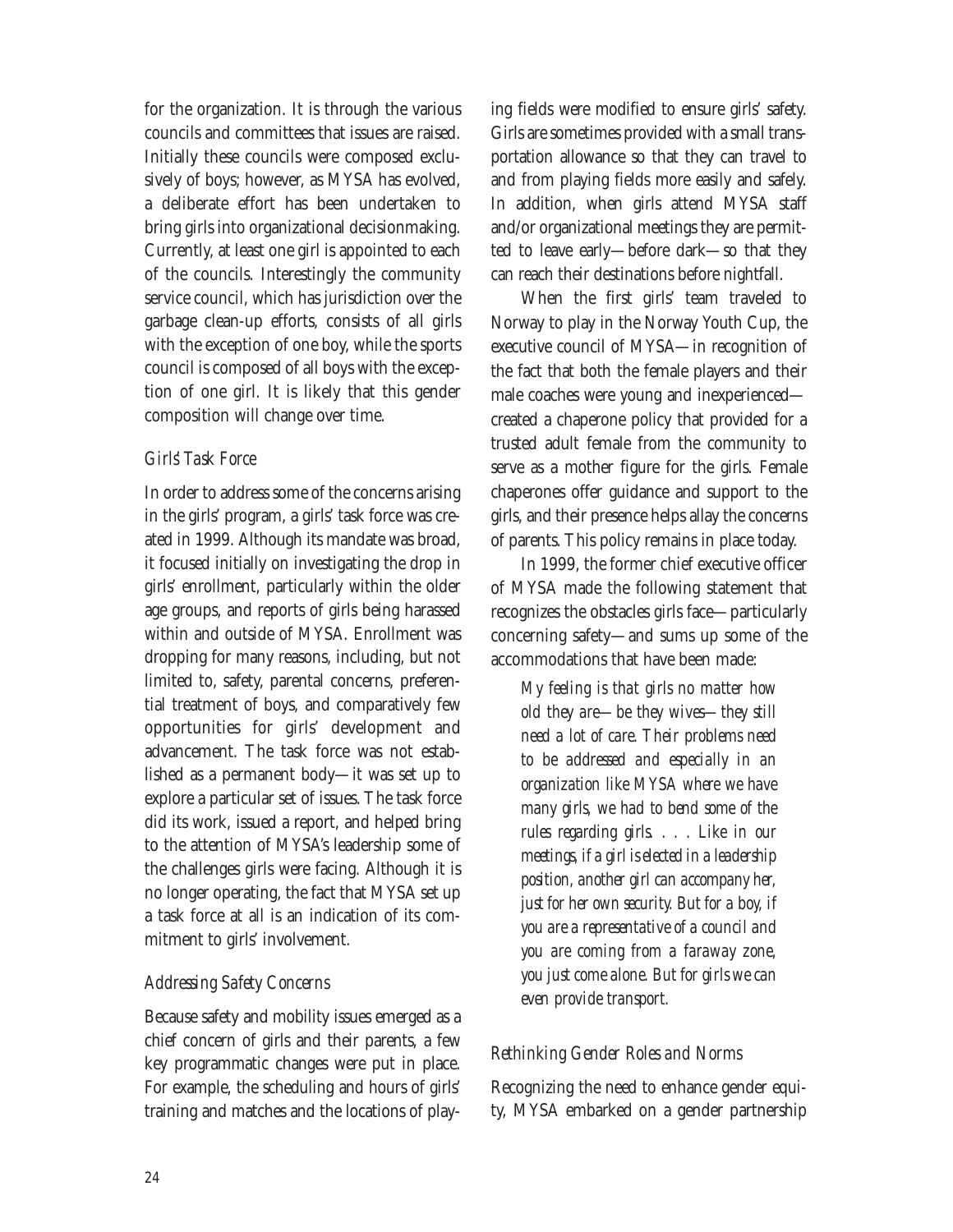project, which consisted of a series of gender training workshops for key MYSA staff and selected males and females within the organization. The project was effective in raising awareness of gender issues in general and in highlighting specific examples of gender stereotyping that were at work within the organization. One outcome of these workshops was a concerted effort to restructure the division of labor within the organization. For example, doing the laundry—formerly a "girls' job"—is now shared by MYSA boys and girls. Boys now wash football jerseys, and girls can be seen driving garbage clean-up trucks. The care of younger MYSA siblings, which had long been considered girls' work and was a major impediment to girls' participation, was also restructured. MYSA devised a strategy that provided for alternative child-care arrangements; tents were set up near the football fields to serve as childcare centers during matches and tournaments. These childcare centers were jointly staffed by MYSA girls and boys. The tents also provided needed shade and served as first aid stations. Such a creative approach to problemsolving is one of MYSA's strengths.

#### *Developing Female Leaders*

In recent years MYSA has made efforts to develop leadership capacity among selected female members. A leadership training program for boys and girls has been established that aims to create a cadre of leaders who will eventually organize and run the girls' football program. Training is provided in key life skills such as communication, decisionmaking, team building, group dynamics, and conflict resolution. A coaching and referee training program was also established in which increasing numbers of girls now participate. Several girls have risen through the ranks of MYSA to take on leadership positions as project managers, coaches, and referees. Today—some ten years



*Washing the thousands of MYSA jerseys is no longer seen as "girls' work." Boys and girls now share the workload.*

since the beginning of the girls' program— MYSA has hired a female coordinator to lead the girls' football program. This is a significant achievement.

While a great deal of progress has been made, more work is needed in all of these areas. There is little doubt that MYSA will continue to define problems and seek novel solutions.

#### **Drawing Lessons from MYSA's Experience to Inform Program Design**

Effective programs are built upon good ideas and a solid understanding of the prevailing norms and beliefs in the communities in which programs will operate. Our research and experience suggest that there are several critical issues program planners need to address as they develop programs for girls. While recognizing the diversity and uniqueness of different regions and the context-specific nature of programming within countries, certain universal themes resonate in most settings. We offer these guiding principles to help program planners develop successful programs for girls.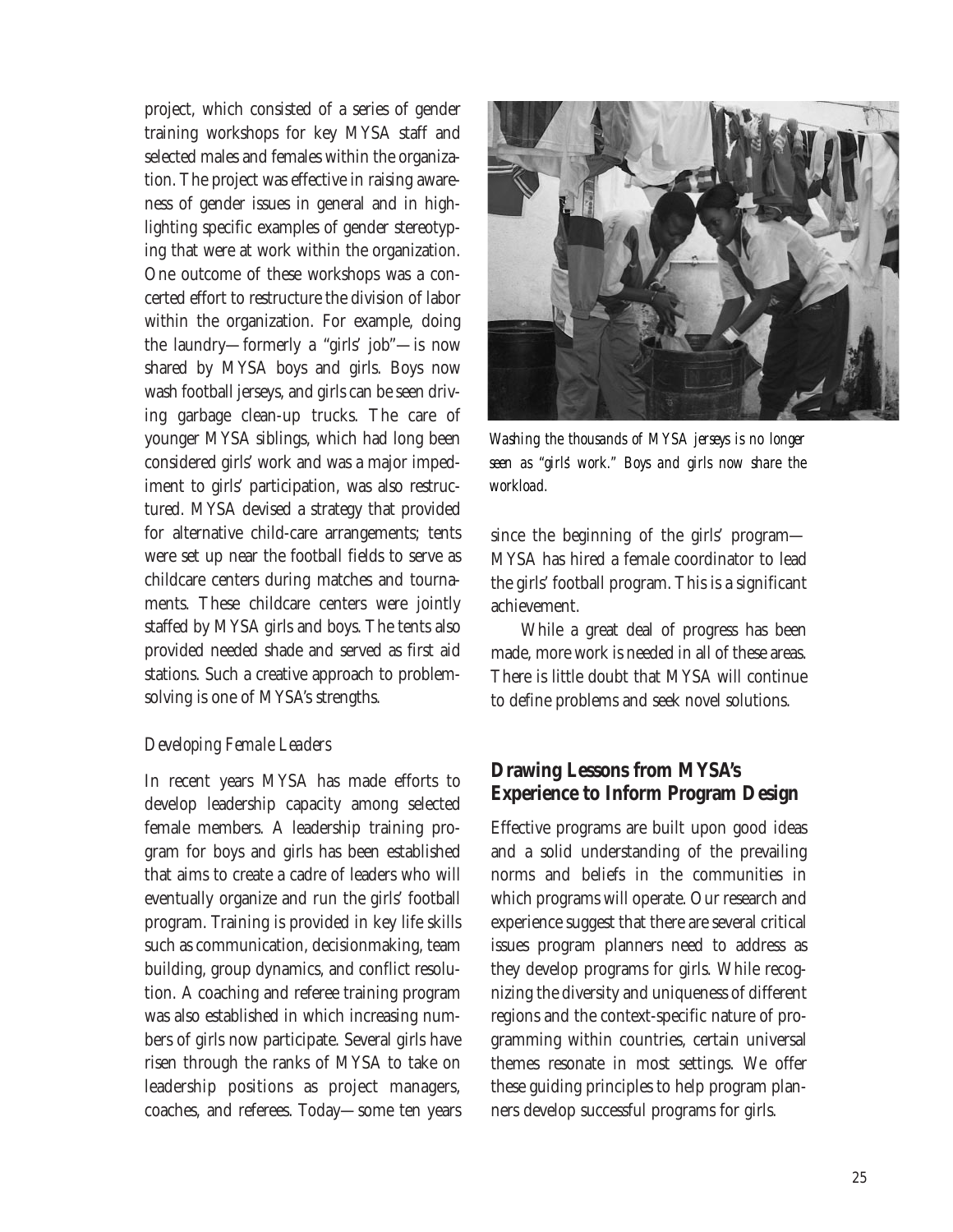

*Female leaders planning workshops and skills training.*

#### *Defining the Program's Philosophy and Goals*

At the outset of any program planning, the overall goals and philosophy of the program must be defined. In this regard, some overarching questions to consider might include:

- Is gender equity articulated as a program goal? How so? What efforts are made to implement that goal?
- Are there equal opportunities for boys and girls in terms of number of matches, training sessions, educational events, travel possibilities, workshops, and so forth?
- Are there specific guidelines regarding conduct and codes of behavior for boys and girls? Are these guidelines enforced?
- Are there appropriate role models (including coaches, referees, and so forth) for girls?
- Are certain activities stereotypically deemed male or female?
- What implicit or explicit messages do girls receive when they get out on the playing field? When they read the organizational literature (e.g., posters, brochures)?

#### *Determining Program Content*

A multifaceted program that attempts to address the broad needs of girls may be more successful in attracting and retaining girls and may prove more acceptable to parents and community leaders—than one that is focused solely on sports. For example, programs that have a community service or educational component are likely to gain community and parental support. Moreover, such holistic programs may provide a natural environment in which basic reproductive health information and links to health services can be provided.

#### *Getting Girls to Participate: Recruitment*

Evidence from a variety of settings suggests that girls want to participate in new activities and programs. However, accommodations must be made in girls' lives and programs regarding scheduling, domestic responsibilities, and mobility if a program is serious about serving girls. Strategies to attract girls must be informed by a solid understanding of the factors that impede or permit their participation. A strong outreach effort focused on girls and their parents is needed, and recruitment strategies must go beyond initial outreach and a one-time-only approach.

#### *Retaining Girls in Programs: Setting the Terms of Participation*

Once enrolled, programs must ensure that girls' voices are heard and their needs met in order to ensure their continued participation. Program planners must set realistic goals in terms of the degree and length of participation one might reasonably expect of girls in a given community. Planners need to be flexible in setting the terms of participation, allowing girls to enter or re-enter programs easily (to the extent that this is logistically possible and not disruptive to other participants). Finally, enlisting the help of parents and community leaders is critical to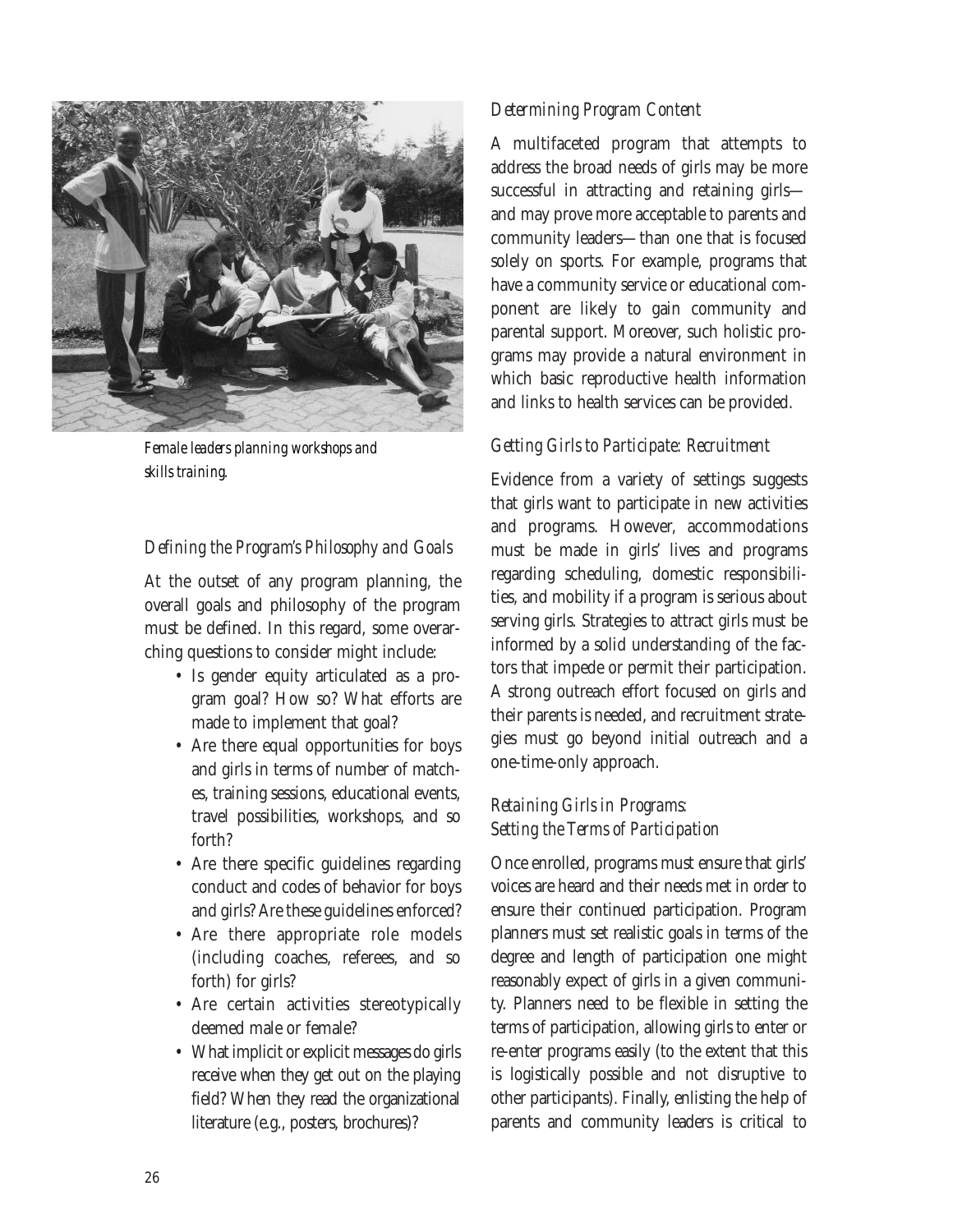ensuring that girls are able to participate to the maximum extent possible so that they can reap the intended benefits of the program.

#### *Identifying Measures to Keep Girls Safe and Protect Their Reputations*

Enabling girls to enjoy greater freedom of movement and participation in community life, while at the same time maintaining their safety and dignity, is one of the most complex and socially significant challenges programs face. Some simple measures can be taken to increase the safety of program participants. For example, program planners should ensure that girls' matches are played before dusk, that appropriate arrangements are made for transport, and that appropriate escorting/chaperoning procedures (female-led rather than maleled) are in place. Teaching girls to recognize potentially dangerous situations is another way to ensure their safety. One way to approach this is with a community mapping exercise in which girls highlight safe and unsafe areas of their community. Another technique is to teach girls how to "walk big" and "walk with a purpose" so that they will not be seen as vulnerable. Finally, girls should be taught to stay in groups, which is an extremely effective strategy to ensure safety.

#### *Offering Girls Female Mentors and Role Models*

Girls' support systems within and outside of organizations must be improved. It is essential that trusted female role models and leaders from the community be identified and asked to serve as mentors and advisors to girls. These individuals should be aware of the challenges that girls face and be willing and able to act as advocates on their behalf. Over time, as girls grow more confident in their environment and begin to trust these individuals, they will turn to them for guidance and assistance in problem-solving. Girls will seek information on a wide range of topics. Programs should give



*The sheer joy of movement: A moment of total freedom.*

serious consideration to identifying, attracting, and training female mentors and role models.

#### *Encouraging Girls' Self-Expression, Decisionmaking, and Leadership*

Evidence from a variety of settings suggests that when boys are present, girls adjust the roles they play, anticipating the reactions they have come to expect from boys and adults. Whether consciously or not, girls may become inhibited or may retreat from, or avoid, situations that involve physically or verbally aggressive boys. This pattern for girls seems to hold true even when girls are in the majority, and even more so when they are in the minority. Girls who might be leaders in girls-only settings may not feel comfortable with a leadership role in a mixed-sex setting. Thus if possible, creating single-sex activities and/or designated girlsonly spaces would be beneficial for girls.

Bringing young women into the ranks of leadership and preparing them to take on leadership roles is a challenge for many organizations. Doing so requires concerted effort and human and financial commitment. And while there is no formula for accomplishing this,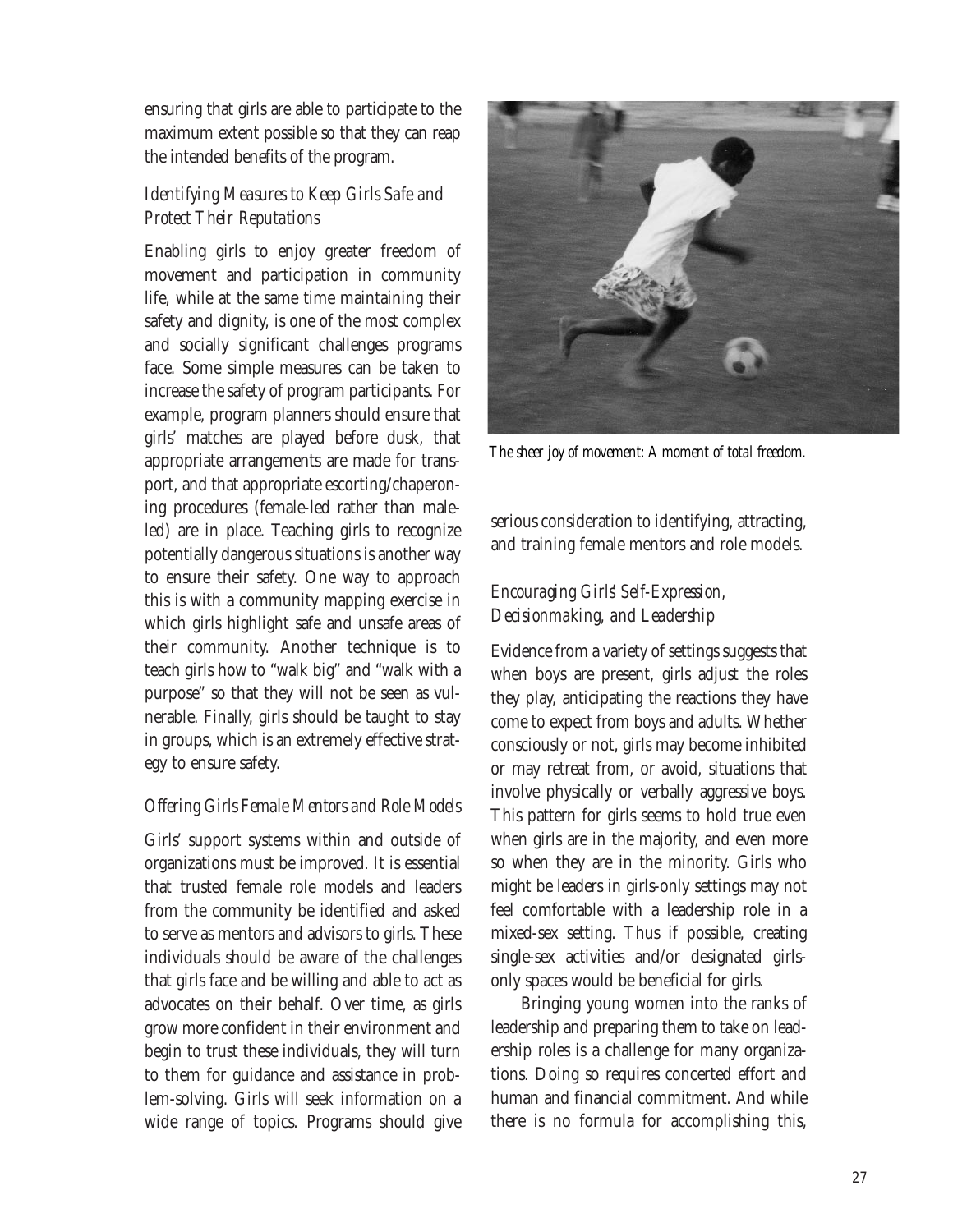

*The thrill of victory!*

there are some key elements for success. Identifying talented girls with leadership potential is a first step. Providing girls with a supportive and collaborative environment that enables them to build on current skills and knowledge while practicing and developing new skills is critical. Finally, girls' experience and talents must be validated and their accomplishments celebrated.

#### *Encouraging Boys to Be More Respectful*

Building girls' skills and sense of agency will go only so far if girls find themselves in the same restrictive environments. Boys are particularly important in this regard as their behavior in public spaces and in the home bears strongly on

girls' mobility and participation in public life, and because boys are the future husbands and partners of the girls programs hope to reach.

Serving girls better through thoughtful and sensitive programming not only benefits girls but the larger society as well. Valuing girls is good for girls and also for communities. When they see girls in new roles, boys can learn about the strengths, capabilities, and contributions of girls and women, which may begin to reshape their perceptions of females. Transforming gender norms may help decrease the pressure many boys feel to conform to traditional roles, behaviors, and ways of thinking. In short, empowering girls may help to enlighten boys.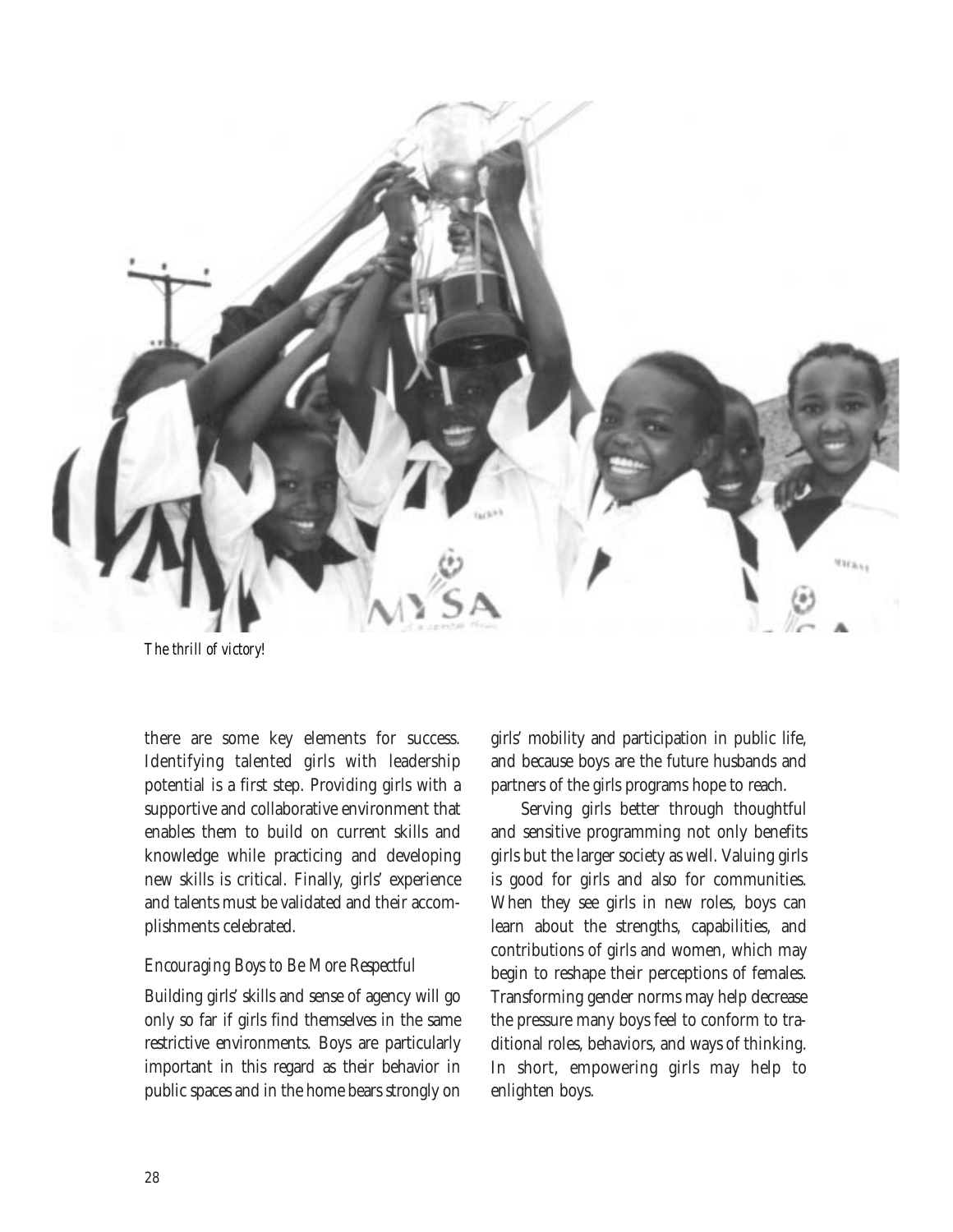#### **Some Final Thoughts**

From its modest beginnings the Mathare Youth Sports Association has grown into a complex, multifaceted youth-serving organization—one of the largest in Kenya. MYSA has been a pioneer in many respects. It has been on the forefront in defining the links between youth development and environmental issues in sub-Saharan Africa, and it has been one of the only youth sports organizations in Africa that has encouraged girls' participation. Today the organization serves both boys and girls and the Mathare community more generally; its members number in the thousands. Over the years MYSA has received international recognition and acclaim for its vision and reach. Through its efforts we have begun to see how sports can serve as an entry point for social development and for the transformation of gender norms.

MYSA began simply, yet over the years it has refined its goals and programs in response to the changing needs and interests of the community it serves—a testament to its institutional resiliency. Today it faces what could be one of its most significant social and institutional challenges, that is, how to address gender equity within the organization and its programs. To ensure that girls find their rightful place within the organization, a further analysis of the institutional barriers to gender equity is needed. Carrying out such analysis will lead to a deeper understanding of how patterns of behavior within the organization may be welcoming or inhospitable to girls. Improving girls' opportunities and outcomes goes beyond simply increasing their participation in programs and activities. It goes to the very heart of the organization, including not only its mission and philosophy, but also how its staff think and act, their background and training, and their perspectives on girls' roles.

While the task of transforming MYSA into a truly gender-equitable organization is enormous, there is little doubt that MYSA will tackle this challenge with the same resolve, creativity, and entrepreneurial spirit that have brought it to where it is today. Goal setting and hard work have long been guiding principles for MYSA. This process will undoubtedly continue. In the words of one of its mottoes, "*Haba na haba hujaza kibaba,"* or "Step by step we reach the goal."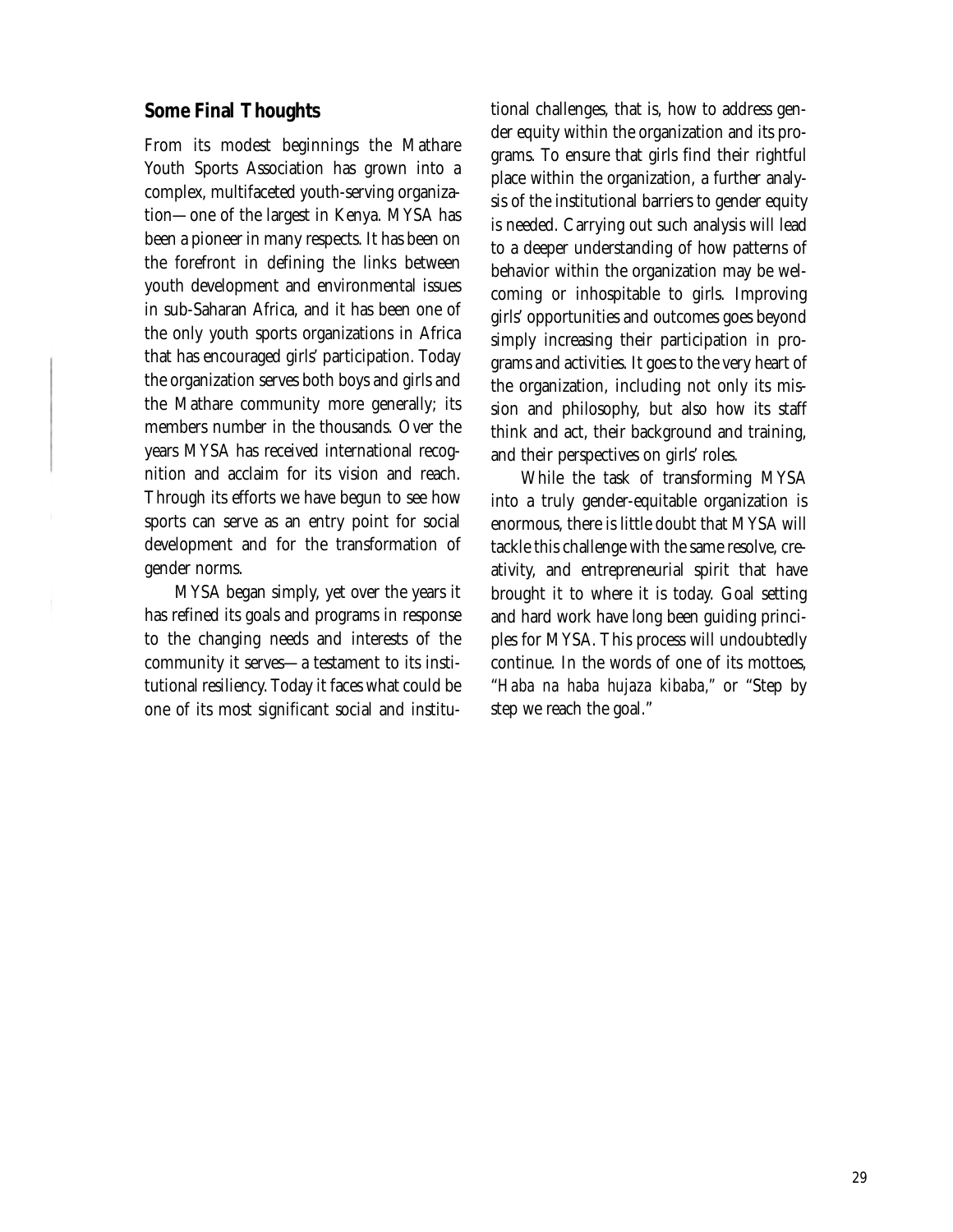## **Appendix: Gathering Information for this Case Study**

The Population Council carried out a qualitative study to learn about the organizational structure and style of the Mathare Youth Sports Association, the content and scope of its programs, and the experience and perspectives of the young women and men who are part of the organization. We were particularly interested in understanding girls' experiences—the nature and intensity of their participation, the challenges they face, and how these challenges were handled. Moreover, we wanted to learn directly from girls what participation has meant for them.

We used a combination of data sources, including program documents, press articles, existing program "service" statistics, in-depth interviews, and focus-group discussions. In addition, we had considerable interaction with staff and made numerous site visits and direct observations of program operations.

We met with staff to review record-keeping systems and to obtain pertinent program statistics. In-depth interviews were conducted with key program staff, the resident chief executive officer, members of the girls' task force, parents, and girls 10–18 years old. We interviewed girls from high-, medium-, and low-participating catchment areas or "zones" (participation is defined by the number of teams and matches played in a particular zone) in approximately equal numbers. In addition, a group discussion was held with the girls from the only existing U18 girls' team. Finally, we conducted focusgroup discussions with boys ages 14–16.

A semistructured interview was applied to all respondents, and interviews were audiotaped and transcribed. Focus-group discussions with boys were conducted by a trained male researcher. Data were codified and analyzed using qualitative data analysis techniques.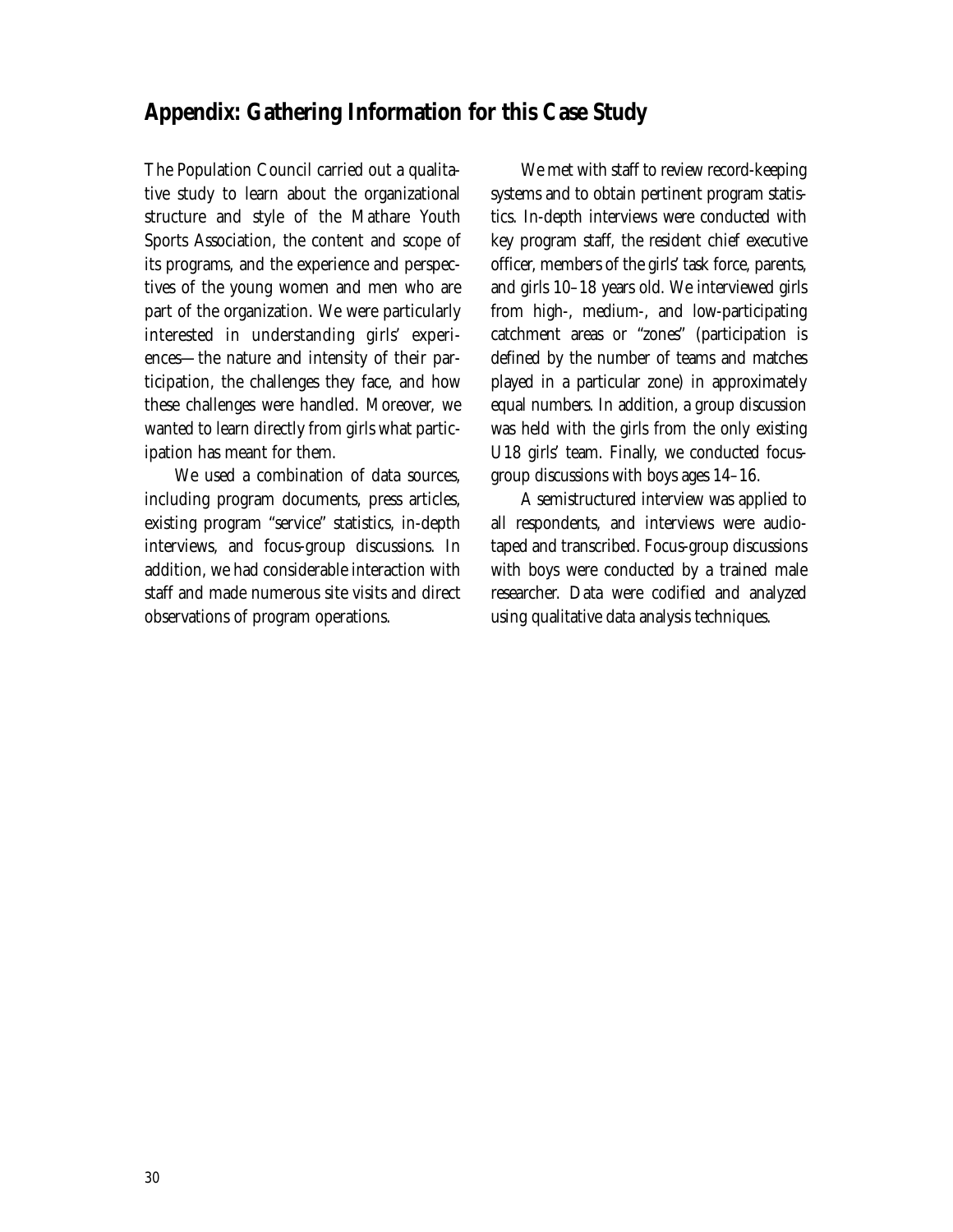#### **References**

- "African charter on the rights and welfare of the child." 1990. Adopted by the twenty-sixth ordinary session of the assembly of heads of state and government of the Organization of African Unity, Addis Ababa, Ethiopia, July.
- Government of Kenya, Ministry of Planning and National Development, Central Bureau of Statistics, and Long-Range Planning Unit. 1991. *Rural Labor Force Survey, 1988/89*.
- Hake, Andrew. 1977. *African Metropolis: Nairobi's Self-Help City.* New York: St. Martin's Press.
- Mensch, Barbara S. and Cynthia B. Lloyd. 1998. "Gender differences in the schooling experiences of adolescents in low-income countries: The case of Kenya," *Studies in Family Planning* 29(2): 167–184.
- National Council for Population and Development (NCPD), Central Bureau of Statistics (CBS) of the Office of the Vice President, Kenya Ministry of Planning and National Development, and Macro International. 1999. *Kenya Demographic and Health Survey 1998*. Calverton, MD: NCPD, CBS, and Macro **International**
- President's Council on Physical Fitness and Sports. 1997. *Physical Activity and Sport in the Lives of Girls*. Washington, DC: US Department of Health and Human Services.
- Sabo, Donald, Kathleen Miller, Michael Farrell, Grace Barnes, and Merrill Melnick. 1998. *The Women's Sports Foundation Report: Sport and Teen Pregnancy.* East Meadow, NY: Women's Sports Foundation.
- Thompson, Sharon. 1995. *Going All the Way: Teenage Girls' Tales of Sex, Romance, and Pregnancy.* New York: Hill and Wang.
- United Nations Educational, Scientific, and Cultural Organization (UNESCO). 1978. Preamble to *International Charter of Physical Education and Sport.* Adopted by the General Conference at its twentieth session, Paris, 21 November.
- US Bureau of the Census. 2000. *HIV/AIDS Surveillance Data Base.* Washington, DC: Population Division, International Program Center.
- World Health Organization (WHO). 1999. "Programming for adolescent health and development: Report of a WHO/UNFPA/UNICEF study group on programming for adolescent health," WHO Technical Report Series no. 886. Geneva: WHO.
- Zulu, Eliya M., Alex C. Ezeh, and F. Nii-Amoo Dodoo. 2000. "Slum residence and sexual outcomes: Early findings of causal linkages in Nairobi, Kenya," African Population and Health Research Center (APHRC) Working Paper no. 17. Nairobi: APHRC.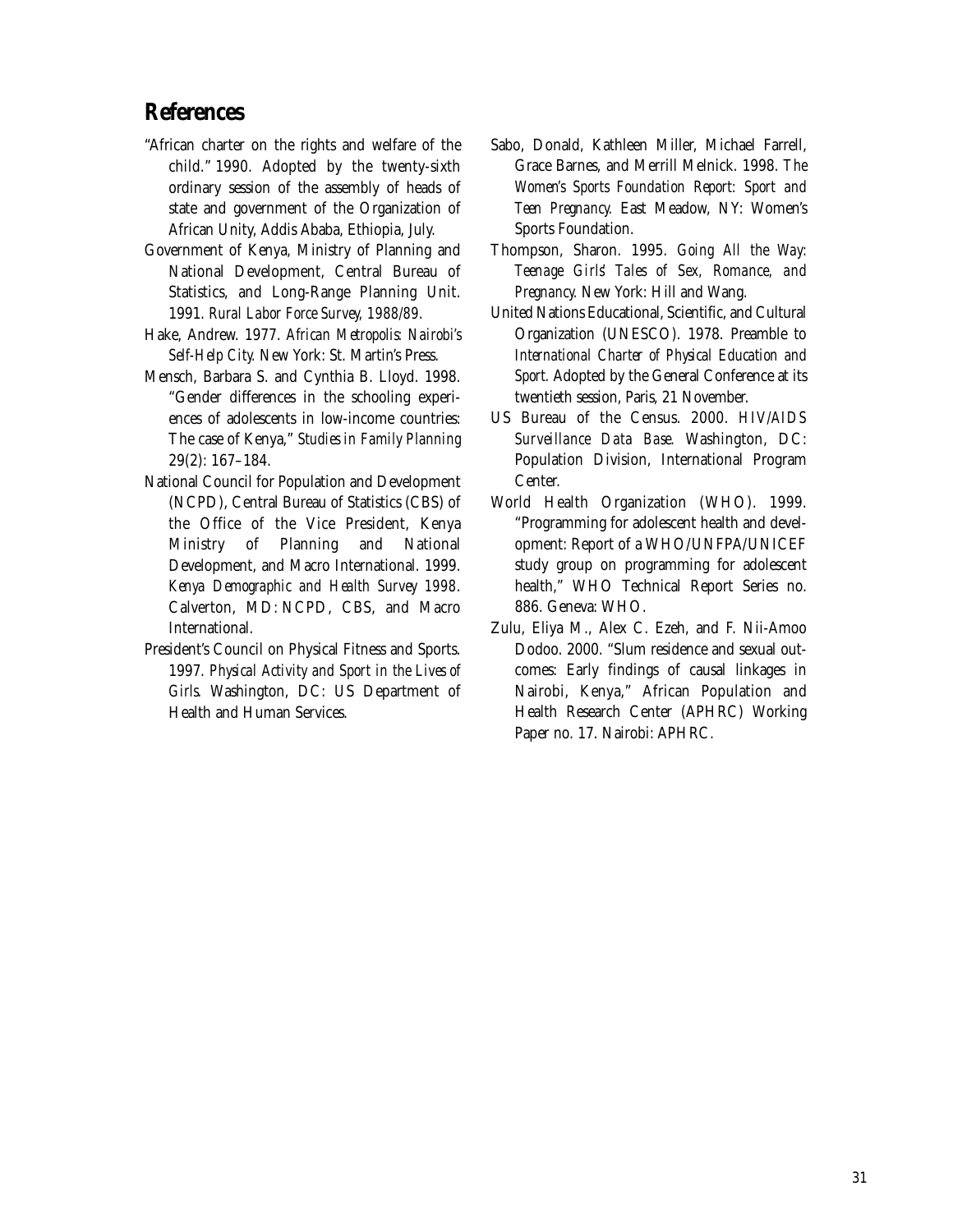## **Suggested Reading**

- American Association of University Women (AAUW) Educational Foundation. 1998. *Separated by Sex: A Critical Look at Single-Sex Education for Girls.* Washington, DC: AAUW Educational Foundation.
- Barker, Gary. 2000. "Gender equitable boys in a gender inequitable world: Reflections from qualitative research and programme development in Rio de Janeiro," *Sexual and Relationship Therapy* 15(3): 263–282.
- Brady, Martha. 2002. "A place of her own: Safe spaces for girls," UNFPA programme document. New York: UNFPA. Forthcoming.
- ———. 1998. "Laying the foundation for girls' healthy futures: Can sports play a role?" *Studies in Family Planning* 29(1): 79–82.
- "Brighton declaration on women and sport." 1994. Declaration endorsed by participants at the First International Conference on Women and Sport, Brighton, UK, 5–8 May.
- Brockerhoff, Martin and Ellen Brennan. 1998. "The poverty of cities in developing regions," *Population and Development Review* 24(1): 75–114.
- Garvin, Alexander and Gayle Berens. 1997. *Urban Parks and Open Space.* Washington, DC: Urban Land Institute.
- Girls, Inc. 1993. "What's equal? Figuring out what works for girls in coed settings," monograph. Indianapolis: Girls Incorporated National Resource Center.
- Jaffe, Lynn and Rebecca Manzer. 1992. "Girls' perspectives: Physical activity and self-esteem," *Melpomene Journal* 11(3): 14–28.
- Lamba, Davinder. 1994. "The forgotten half: Environmental health in Nairobi's poverty areas," *Environment and Urbanization* 6(1): 164–173.
- Mensch, Barbara S., Judith Bruce, and Margaret E. Greene. 1998. *The Uncharted Passage: Girls' Adolescence in the Developing World.* New York: Population Council.
- Mensch, Barbara S., Wesley H. Clark, Cynthia B. Lloyd, and Annabel S. Erulkar. 2001. "Premarital sex, schoolgirl pregnancy, and school quality in rural Kenya," *Studies in Family Planning* 32(4): 285–301.
- Miller, Kathleen E., Donald F. Sabo, Michael P. Farrell, Grace M. Barnes, and Merrill J. Melnick. 1998. "Athletic participation and sexual behavior: The different worlds of boys and girls," *Journal of Health and Social Behavior* 39(2): 108–123.
- Mitchell, Carolyn (ed). 1995. *Gender Equity Through Physical Education and Sport.* Reston, VA: American Alliance for Health, Physical Education, Recreation and Dance.
- Nicholson, H.J. 1992. "Gender issues in youth development programs," working paper. New York: Carnegie Council on Adolescent Development, Carnegie Corporation of New York.
- Owens, Willis. 1999. "Sport and development: The significance of Mathare Youth Sports Association," paper presented at the Canadian Association of Studies in International Development Conference, Quebec, Canada, June.
- "Plan it safe: A guide for making public places safer for women," publication of the Safe Women Project, http://www.lawlink.nsw.gov.au/swp/ swp.nsf/pages/swp\_intro, accessed 8 April 2002.
- Population Council. 2000. "Girls and sports in East and Southern Africa," fact sheet. Nairobi, Kenya: Population Council.
- Rao, Aruna, Rieky Stuart, and David Kelleher. 1999. *Gender at Work: Organizational Change for Equality*. West Hartford, CT: Kumarian Press.
- Rogow, Debbie. 2000. *Alone You Are Nobody, Together We Float: The Manuela Ramos Movement, Quality/Calidad/Qualité* no. 10. New York: Population Council.
- Sarin, Madhu. 1993. *Wasteland Development and the Empowerment of Women: The SARTHI Experience, SEEDS* no. 16. New York: Population Council.
- United Nations International Conference on Population and Development. 1994. *Programme of Action*. New York: United Nations*.*
- Women's Sports Foundation Web site. 2002. http://www.womenssportsfoundation.org.